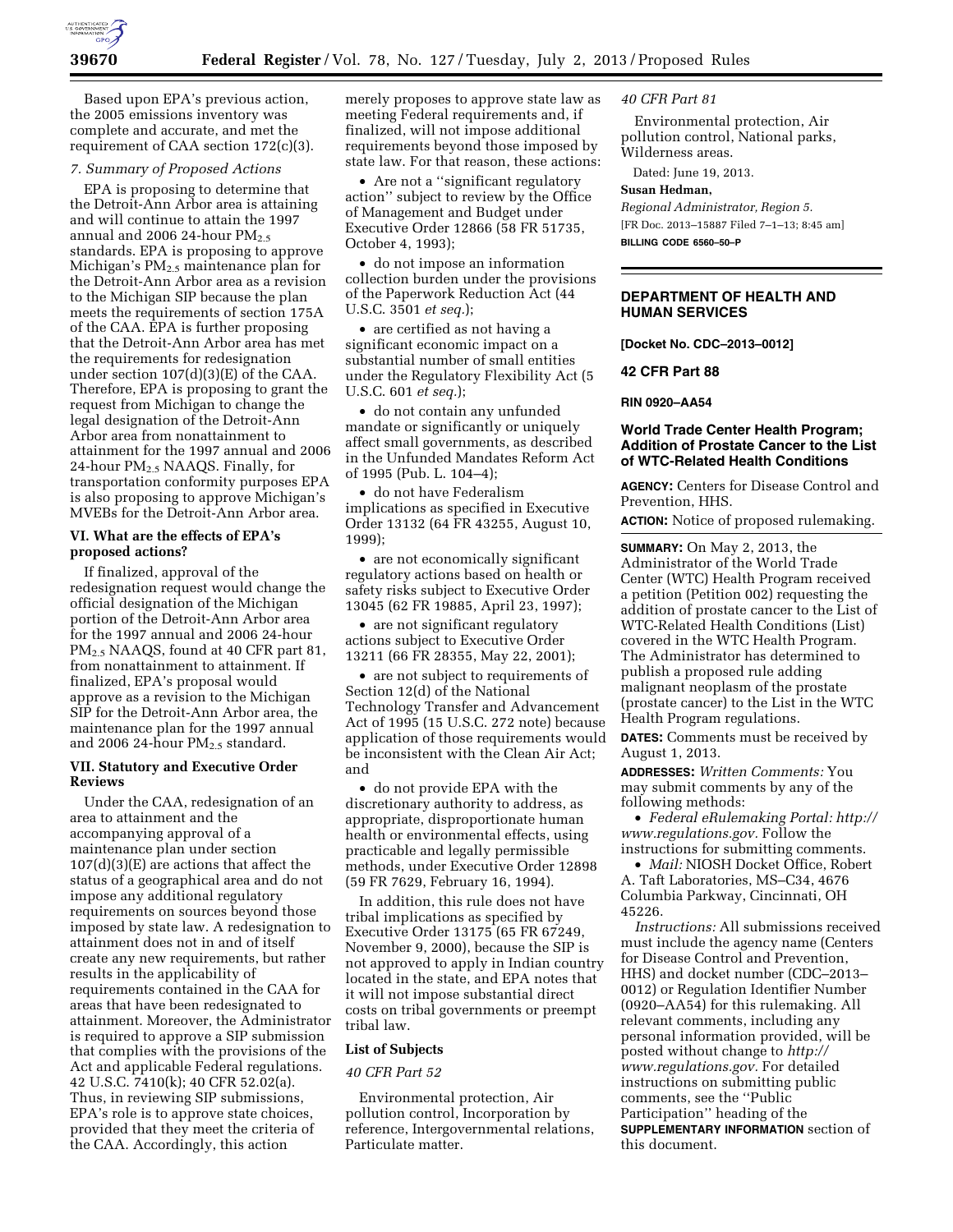*Docket:* For access to the docket to read background documents, go to *[http://www.regulations.gov.](http://www.regulations.gov)* 

**FOR FURTHER INFORMATION CONTACT:** Paul Middendorf, Senior Health Scientist, 1600 Clifton Rd. NE., MS: E–20, Atlanta, GA 30329; telephone (404) 498–2500 (this is not a toll-free number); email *[pmiddendorf@cdc.gov.](mailto:pmiddendorf@cdc.gov)* 

# **SUPPLEMENTARY INFORMATION:**

This notice is organized as follows:

- I. Executive Summary
	- A. Purpose of Regulatory Action
	- B. Summary of Major Provisions
- C. Costs and Benefits
- II. Public Participation
- III. Background
- A. WTC Health Program Statutory Authority
- B. Rulemaking History
- C. Methods Used by the Administrator To Determine Whether To Add Cancer or Types of Cancer to the List of WTC-Related Health Conditions
- D. Consideration of Prostate Cancer, 2011– 2012
- 1. First Periodic Review of the Scientific and Medical Evidence Related to Cancer, July 2011
- 2. Rulemaking in Response to Petition 001 E. Petition 002
- IV. Administrator's Determination on Petition 002 Requesting the Addition of Prostate Cancer to the List
- V. Early Detection of Prostate Cancer
- VI. Effects of Rulemaking on Federal Agencies
- VII. Summary of Proposed Rule
- VIII. Regulatory Assessment Requirements
	- A. Executive Order 12866 and Executive Order 13563
	- B. Regulatory Flexibility Act
	- C. Paperwork Reduction Act
	- D. Small Business Regulatory Enforcement Fairness Act
	- E. Unfunded Mandates Reform Act of 1995
	- F. Executive Order 12988 (Civil Justice)
	- G. Executive Order 13132 (Federalism)
	- H. Executive Order 13045 (Protection of Children From Environmental Health Risks and Safety Risks)
	- I. Executive Order 13211 (Actions Concerning Regulations That Significantly Affect Energy Supply, Distribution, or Use)
	- J. Plain Writing Act of 2010

#### **I. Executive Summary**

# *A. Purpose of Regulatory Action*

This rulemaking is being conducted in response to a petition to the Administrator of the WTC Health Program by the Patrolmen's Benevolent Association, a union representing New York City police officers (Petition 002). The petition asks that the Administrator add prostate cancer to the List of WTC-Related Health Conditions.

# *B. Summary of Major Provisions*

The rule proposes the addition of prostate cancer to the cancers identified in 42 CFR 88.1, Table 1 as covered by the WTC Health Program for treatment and monitoring.

#### *C. Costs and Benefits*

The proposed addition of prostate cancer by this rulemaking is estimated to cost the WTC Health Program between \$3,462,675 and \$6,995,817 per annum. All of the costs to the WTC Health Program will be transfers after the implementation of provisions of the Patient Protection and Affordable Care Act (Pub. L. 111–148) on January 1, 2014.

#### **II. Public Participation**

Interested persons or organizations are invited to participate in this rulemaking by submitting written views, opinions, recommendations, and/or data. Comments are invited on any topic related to this proposed rule.

Comments received, including attachments and other supporting materials, are part of the public record and subject to public disclosure. Do not include any information in your comment or supporting materials that you consider confidential or inappropriate for public disclosure.

Comments submitted electronically or by mail should be titled ''Docket No. CDC–2013–0012'' and should identify the author(s) and contact information in case clarification is needed. Electronic and written comments can be submitted to the addresses provided in the **ADDRESSES** section, above. All communications received on or before the closing date for comments will be fully considered by the Administrator of the WTC Health Program.

# **III. Background**

# *A. WTC Health Program Statutory Authority*

Title I of the James Zadroga 9/11 Health and Compensation Act of 2010 (Pub. L. 111–347), amended the Public Health Service Act (PHS Act) to add Title  $XXXIII$ <sup>1</sup> establishing the WTC Health Program within the Department of Health and Human Services (HHS). The WTC Health Program provides medical monitoring and treatment benefits to eligible firefighters and related personnel, law enforcement officers, and rescue, recovery, and cleanup workers (responders) who responded to the September 11, 2001, terrorist attacks in New York City, at the Pentagon, and in Shanksville,

Pennsylvania, and to eligible persons (survivors) who were present in the dust or dust cloud on September 11, 2001 or who worked, resided, or attended school, childcare, or adult daycare in the New York City disaster area.

All references to the Administrator of the WTC Health Program (Administrator) in this notice mean the Director of the National Institute for Occupational Safety and Health (NIOSH) or his or her designee. Section 3312(a)(6) of the PHS Act requires the Administrator to conduct rulemaking to propose the addition of a health condition to the List of WTC-Related Health Conditions (List) codified in 42 CFR 88.1.

# *B. Rulemaking History*

On September 7, 2011, the Administrator received a written petition to add a health condition to the List in § 88.1 (Petition 001). Petition 001 requested that the Administrator ''conduct an immediate review of new medical evidence showing increased cancer rates among firefighters who served at ground zero and that [the Administrator] consider adding coverage for cancer under the Zadroga Act." $2$ 

Pursuant to section 3312(a)(6)(B) of the PHS Act, interested parties may petition to add a health condition to the List. Within 60 calendar days after receipt of a petition to add a condition to the List, the Administrator must take one of the following four actions described in 42 CFR 88.17: (i) Request a recommendation of the WTC Health Program Scientific/Technical Advisory Committee (STAC); (ii) publish a proposed rule in the **Federal Register** to add such health condition; (iii) publish in the **Federal Register** the Administrator's determination not to publish such a proposed rule and the basis for such determination; or (iv) publish in the **Federal Register** a determination that insufficient evidence exists to take action under (i) through (iii) above.

On October 5, 2011, the Administrator formally exercised his option to request a recommendation from the STAC regarding Petition 001.3 In a letter to the STAC the Administrator requested ''that the STAC review the available information on cancer outcomes associated with the exposures resulting

 $^{\rm 1}$  Title XXXIII of the PHS Act is codified at 42 U.S.C. 300mm to 300mm–61. Those portions of the Zadroga Act found in Titles II and III of Public Law 111–347 do not pertain to the WTC Health Program and are codified elsewhere.

<sup>2</sup>Letter dated September 7, 2011 from U.S. Senators Charles E. Schumer and Kirsten E. Gillibrand, and U.S. Representatives Carolyn B. Maloney, Jerrold Nadler, Peter T. King, Charles B. Rangel, Nydia M. Velázquez, Michael C. Grimm and Yvette D. Clarke to John Howard, M.D.

<sup>3</sup>See PHS Act, sec. 3312(a)(6)(B)(i); 42 CFR 88.17(a)(2)(i).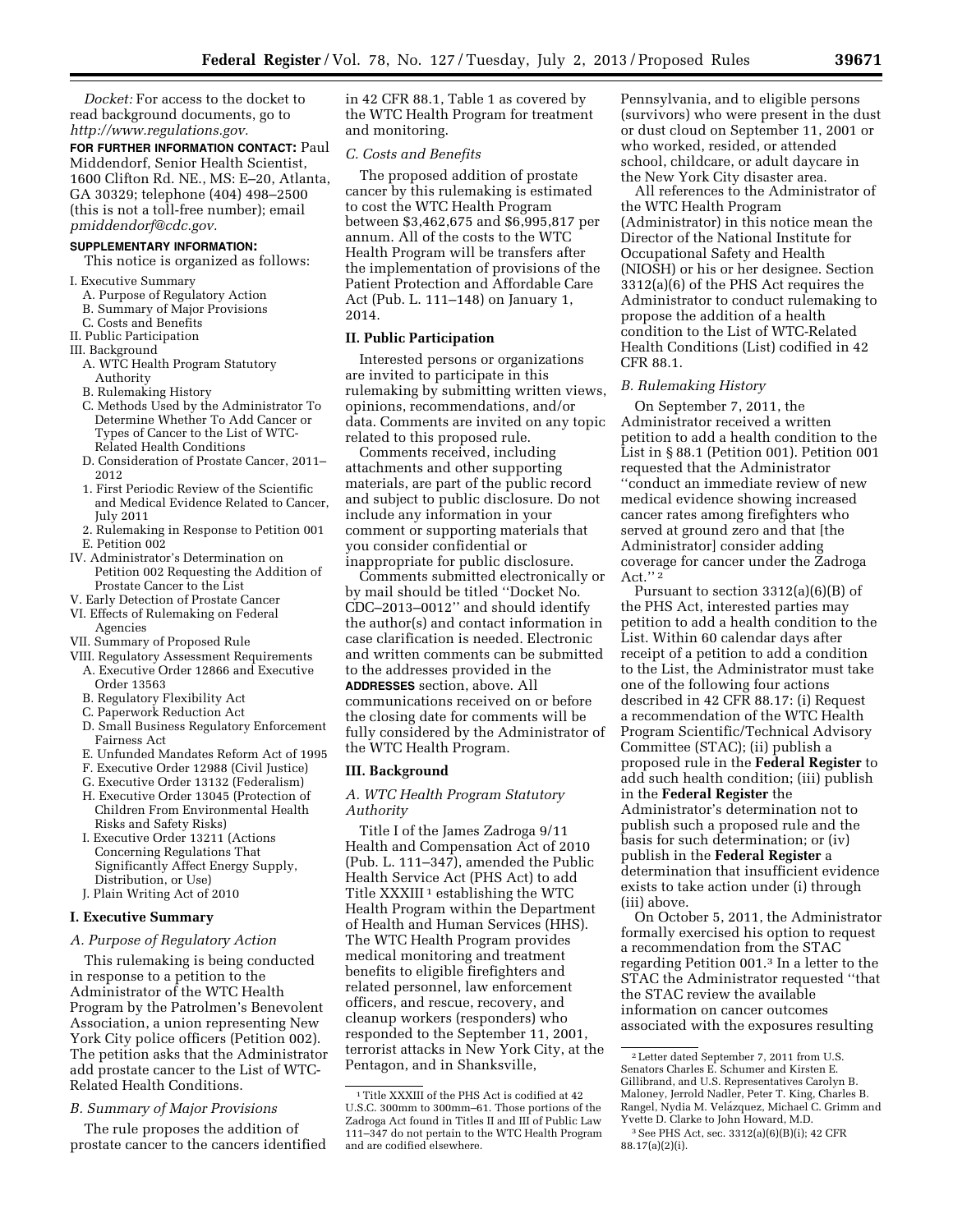from the September 11, 2001, terrorist attacks, and provide advice on whether to add cancer, or a certain type of cancer, to the List specified in the Zadroga Act.'' 4

In response to the Administrator's request, the STAC submitted its recommendation on April 2, 2012. After considering the STAC's recommendation, the Administrator issued a notice of proposed rulemaking on June 13, 2012 (77 FR 35574). On September 12, 2012, the Administrator published a final rule in the **Federal Register** adding over 50 types of cancer to the List of WTC-Related Health Conditions in 42 CFR 88.1 (77 FR 56138).5

*C. Methods Used by the Administrator To Determine Whether To Add Cancer or Types of Cancer to the List of WTC-Related Health Conditions* 

In the final rule published September 12, 2012, the Administrator established a four-part hierarchical methodology to apply in evaluating whether to propose adding certain types of cancer to the List of WTC-Related Health Conditions included in 42 CFR 88.1.6 Method 1 is the preferred method for adding types of cancer to the List. When the analysis of epidemiologic studies in Method 1 does not support a causal association between 9/11 exposures and a type of cancer, the Administrator applies the criteria of Method 2.7 If no causal association between a currently listed condition and the type of cancer is identified using Method 2, the Administrator applies the criteria of Method 3. If Method 3 does not indicate that a recognized 9/11 exposure is categorized by the National Toxicology Program (NTP) as a known or reasonably anticipated human carcinogen 8 or the International Agency

6 77 FR 56138, 56142.

7The results of epidemiologic studies are the primary and best evidence for making a determination of a causal association between an exposure and a health outcome, such as cancer. An analysis of the results of any epidemiologic study has three possible outcomes: (1) The analysis supports an association between exposures and a health outcome (yes); (2) the analysis supports that there is no association between exposures and a health outcome (no); or (3) the analysis is inconclusive about whether an association exists between exposures and a health outcome (inconclusive).

8National Toxicology Program (NTP), U.S. Department of Health and Human Services. Report

for Research on Cancer (IARC) has not determined there is sufficient or limited evidence in humans that a 9/11 exposure is causally associated with a type of cancer,9 then the criteria of Method 4 are applied. Under Method 4, the Administrator determines whether the STAC has provided a reasonable basis for adding the type of cancer, aside from Methods 1, 2, or 3. Only where the Administrator is satisfied that one of the four methods provides a reasonable basis to add the cancer will he propose that a type of cancer be added to the List. The four methods are presented in detail below:

Method 1. Epidemiologic Studies of September 11, 2001 Exposed Populations. A type of cancer may be added to the List if published, peer-reviewed epidemiologic evidence supports a causal association between 9/11 exposures and a type of cancer. The following criteria extrapolated from the Bradford Hill criteria will be used to evaluate the evidence of the exposure-cancer relationship:

*Strength* of the association between a 9/11 exposure and a health effect (including the magnitude of the effect and statistical significance);

*Consistency* of the findings across multiple studies;

b *Biological gradient,* or dose (or exposure)-response relationships between 9/11 exposures and the cancer type; and

b *Plausibility* and *coherence* with known facts about the biology of the cancer type.

If only a single published epidemiologic study is available for review, the consistency of findings cannot be evaluated and strength of association will necessarily place greater emphasis on statistical significance than on the magnitude of the effect.

Method 2. Established Causal Associations. A type of cancer may be added to the List if there is well-established scientific support published in multiple epidemiologic studies for a causal association between that cancer and a condition already on the List of WTC-Related Health Conditions.

Method 3. Review of Evaluations of Carcinogenicity in Humans. A type of cancer may be added to the List only if both of the following criteria for Method 3 are satisfied:

b *3A. Published Exposure Assessment Information.* 9/11 exposures were reported in a published, peer-reviewed exposure assessment study of responders or survivors who were present in either the New York City disaster area as defined in 42 CFR 88.1, or at the Pentagon, or in Shanksville, Pennsylvania; and

b *3B. Evaluation of Carcinogenicity in Humans from Scientific Studies.* NTP has determined that any of the 9/11 exposures are known to be a human carcinogen or is reasonably anticipated to be a human

carcinogen, and IARC has determined there is sufficient or limited evidence that the 9/11 exposure causes a type of cancer.

Method 4. Review of Information Provided by the WTC Health Program Scientific/ Technical Advisory Committee. A type of cancer may be added to the List if the STAC has provided a reasonable basis, for adding a type of cancer, and the basis for inclusion does not meet the criteria for Methods 1, 2, or 3.

# *D. Consideration of Prostate Cancer, 2011–2012*

Since 2011, the Administrator has twice evaluated whether to add health conditions to the List. In both instances, the Administrator considered adding certain types of cancer to the List, including prostate cancer.

1. First Periodic Review of the Scientific and Medical Evidence Related to Cancer, July 2011

The Administrator's first evaluation was published in the July 2011 *First Periodic Review of the Scientific and Medical Evidence Related to Cancer*  (First Periodic Review) for the WTC Health Program. As required by Title XXXIII, section 3312(a)(5)(A) of the PHS Act, the Administrator reviewed ''all available scientific and medical evidence, including findings and recommendations of Clinical Centers of Excellence, published in peer-reviewed journals to determine if, based on such evidence, cancer or a certain type of cancer should be added to the applicable list of WTC-related health conditions.'' The Administrator used a ''weight of the evidence'' approach to evaluate the available data. At that time, there were no significant epidemiologic studies available which evaluated the association of 9/11 exposures and health outcomes involving types of cancer. As a result, the Administrator determined that insufficient evidence existed at that time to propose the addition of cancer, or certain types of cancer, to the List, but cautioned that,

the current absence of published scientific and medical findings demonstrating a causal association between exposures resulting from the September 11, 2001, terrorist attacks and the occurrence of cancer in responders and survivors does not indicate evidence of the absence of a causal association.10

2. Rulemaking in Response to Petition 001

The Administrator's second evaluation of whether to add cancer or certain types of cancer to the List followed receipt of Petition 001 and the subsequent recommendation on the

<sup>4</sup>Letter dated October 5, 2011 from John Howard, M.D. to Elizabeth Ward, Ph.D., STAC Chair available at *[http://www.cdc.gov/niosh/docket/](http://www.cdc.gov/niosh/docket/archive/pdfs/NIOSH-248/0248-100511-letter.pdf)  [archive/pdfs/NIOSH-248/0248-100511-letter.pdf.](http://www.cdc.gov/niosh/docket/archive/pdfs/NIOSH-248/0248-100511-letter.pdf)*  Accessed June 1, 2013.

<sup>5</sup>On October 12, 2012, HHS published a **Federal Register** notice to correct errors in Table 1 of the final rule (the list of cancers covered by the Program) (77 FR 62167).

on Carcinogens (RoC). *[http://ntp.niehs.nih.gov/](http://ntp.niehs.nih.gov/?objectid=72016262-BDB7-CEBA-FA60E922B18C2540) [?objectid=72016262-BDB7-CEBA-FA60E922](http://ntp.niehs.nih.gov/?objectid=72016262-BDB7-CEBA-FA60E922B18C2540) [B18C2540.](http://ntp.niehs.nih.gov/?objectid=72016262-BDB7-CEBA-FA60E922B18C2540)* Accessed May 15, 2013.

<sup>9</sup>World Health Organization International Agency for Research on Cancer (IARC). *[http://](http://monographs.iarc.fr/) [monographs.iarc.fr/.](http://monographs.iarc.fr/)* Accessed May 15, 2013.

<sup>10</sup>First Periodic Review of Scientific and Medical Evidence Related to Cancer for the World Trade Center Health Program, VI.C, p. 40.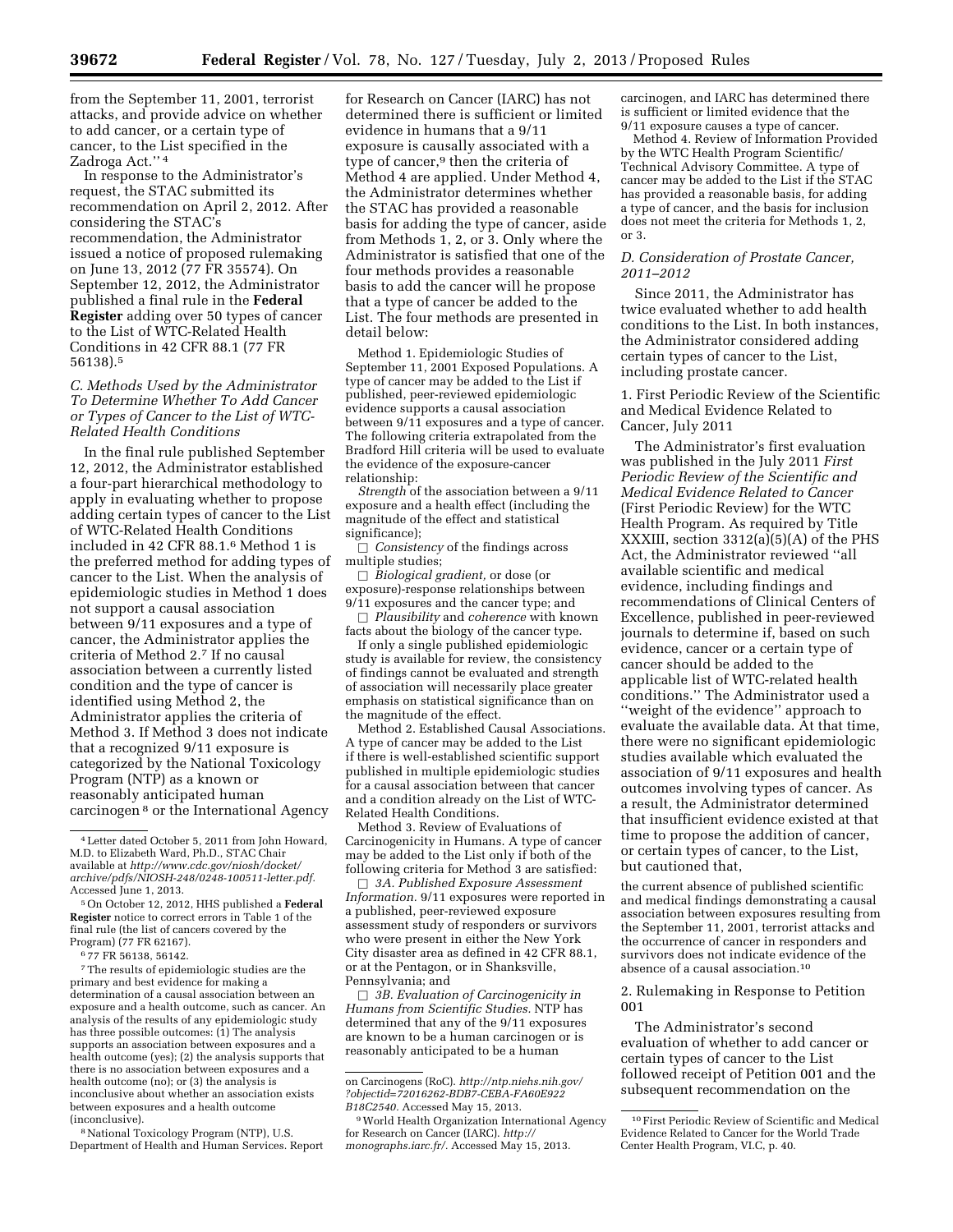Petition from the STAC. During meetings held November 9–10, 2011, February 15–16, 2012, and March 28, 2012, the STAC reviewed the available scientific evidence for adding cancer or certain types of cancer to the List and made its recommendation to the Administrator regarding Petition 001 on April 2, 2012.

In reviewing Petition 001, the STAC compiled and reviewed the available evidence for adding all types of cancer, including prostate cancer, to the List. Specifically, with regard to the analysis of prostate cancer, this evidence included (1) the results of a study by Zeig-Owens *et al.,* published in *The Lancet* in September 2011; 11 and (2) a determination by NTP that arsenic and cadmium, 9/11 exposures, are known to be human carcinogens 12 and a determination by IARC that limited evidence supports a causal association between prostate cancer and arsenic or cadmium exposure.13

At the March 28, 2012 meeting, STAC members noted that prostate cancer would qualify for inclusion in its recommendation of types of cancer that should be added to the List based on evidence from NTP and IARC.14 However, other STAC members expressed concern that the increased rate of prostate cancer in both exposed and unexposed firefighters in the Zeig-Owens study was a result of surveillance bias associated with widespread screening for prostate cancer. The Zeig-Owens study involved a small population that was subject to substantial medical screening. STAC members expressed concern that the observed excess risk for prostate cancer seen in the Zeig-Owens study was the result of screening for prostate cancer by

13 IARC (International Agency for Research on Cancer) [2012]. IARC Monographs on the Evaluation of the Carcinogenic Risks to Humans: Vol. 100C—Arsenic, Metals, Fibres, and Dusts. IARC, Lyon, France. *[http://monographs.iarc.fr/](http://monographs.iarc.fr/ENG/Monographs/vol100C/index.php)  [ENG/Monographs/vol100C/index.php.](http://monographs.iarc.fr/ENG/Monographs/vol100C/index.php)* Accessed May 24, 2013.

14STAC (WTC Health Program Scientific/ Technical Advisory Committee) [2012]. Transcript of the STAC meeting, March 28, 2012:97–105. *[http://www.cdc.gov/niosh/docket/archive/pdfs/](http://www.cdc.gov/niosh/docket/archive/pdfs/NIOSH-248/0248-032812-transcript3.pdf) [NIOSH-248/0248-032812-transcript3.pdf.](http://www.cdc.gov/niosh/docket/archive/pdfs/NIOSH-248/0248-032812-transcript3.pdf)* Accessed June 1, 2013.

means of the prostate-specific antigen (PSA) test.15

During the meeting, the STAC considered a motion to ''recommend adding prostate cancer to the list of covered conditions.'' 16 The motion failed in an 8 to 7 vote. In the April 2, 2012 recommendation, the STAC noted that ''the WTC-exposed FDNY [Fire Department of New York] group did not show an increased risk over the unexposed, with estimated SIR [standardized incidence ratio] ratio [of] 0.90 (after correction for possible surveillance bias)," and concluded ''therefore, despite the statistically significant SIR for prostate cancer in WTC-exposed firefighters compared to the general population, the overall results do not support an increased risk of prostate cancer associated with WTC exposures.'' 17 The STAC's discussion and subsequent vote indicated that the members found that the epidemiologic evidence of 9/11-exposed populations outweighed the NTP and IARC evidence of carcinogenicity of arsenic and cadmium.

In evaluating whether to add prostate cancer based on Method 1, the Administrator considered the STAC's concerns about the findings of the one epidemiologic study that was available to review at the time, the Zeig-Owens study, which involved a small, heavily medically screened population. The Administrator agreed that surveillance bias could have explained the excess prostate cancer risk found in the study. In addition, as the STAC noted—and the Administrator agreed—the SIR for prostate cancer fell to 0.90 after correction for surveillance bias. The

16See STAC (WTC Health Program Scientific/ Technical Advisory Committee) [2012]. Transcript of the STAC meeting, March 28, 2012:98, lines 23– 31. *[http://www.cdc.gov/niosh/docket/archive/pdfs/](http://www.cdc.gov/niosh/docket/archive/pdfs/NIOSH-248/0248-032812-transcript3.pdf)  [NIOSH-248/0248-032812-transcript3.pdf.](http://www.cdc.gov/niosh/docket/archive/pdfs/NIOSH-248/0248-032812-transcript3.pdf)* Accessed June 1, 2013.

17STAC (WTC Health Program Scientific/ Technical Advisory Committee) [2012]. Letter from Elizabeth Ward, Chair to John Howard, MD, Administrator at 24. This letter is included in the docket for this rulemaking.

Administrator determined that, based on the information then available, the prostate cancer risk was not significantly increased over an appropriate reference population (Method 1). Additionally, no evidence existed for a causal association between prostate cancer and a condition already on the List (Method 2).

As described above, the basis for adding a cancer according to the criteria in Method 3 is a determination by NTP that 9/11 exposures are known or reasonably anticipated to be human carcinogens, and a determination by IARC that sufficient or limited evidence in humans supports a causal association between a cancer and a 9/11 exposure. The STAC considered the determinations by NTP and IARC regarding the carcinogenicity of arsenic and cadmium and still voted not to recommend adding prostate cancer to the List. The Administrator was aware that two additional epidemiologic studies in 9/11-exposed populations were then in progress and might provide additional information about the association of prostate cancer and 9/11 exposures in the future. Given the STAC's decision not to recommend the addition of prostate cancer, which relied on the epidemiologic evidence available at that time, the Administrator determined that there was not a reasonable basis for adding prostate cancer to the List.

## *E. Petition 002*

On May 2, 2013, the Administrator received Petition 002 from the Patrolmen's Benevolent Association, a union representing New York City police officers. Petition 002 references, and relies upon, a study of over 25,000 WTC responders enrolled in the WTC Health Program, authored by Solan *et al.*  and published in the scientific journal *Environmental Health Perspectives.*18 Petition 002 asserts that the Solan study:

[A]ffirms what was reported in prior published studies, that those exposed to the Ground Zero toxins are at higher risk of developing cancer than the general population. Notably, the Study found a statistically significant incidence rate for prostate cancer, including a 17% greater than expected rate of prostate cancer among responders. According to the Study, these findings were ''concordant'' with the findings of the New York City Fire Department

<sup>11</sup>Zeig-Owens R, Webber MP, Hall CB, Schwartz T, Jaber N, Weakley J, Rohan TE, Cohen HW, Derman O, Aldrich TK, Kelly K, Prezant DJ [2011]. Early Assessment of Cancer Outcomes in New York City Firefighters After the 9/11 Attacks: An Observational Cohort Study. Lancet. 378(9794):898– 905.

<sup>12</sup>NTP (National Toxicology Program) [2011]. 12th Report on Carcinogens. National Toxicology Program, Public Health Service, U.S. Department of Health and Human Services, Research Triangle Park, NC. *[http://ntp.niehs.nih.gov/](http://ntp.niehs.nih.gov/?objectid=03C9AF75-E1BF-FF40-DBA9EC0928DF8B15) [?objectid=03C9AF75-E1BF-FF40-](http://ntp.niehs.nih.gov/?objectid=03C9AF75-E1BF-FF40-DBA9EC0928DF8B15) [DBA9EC0928DF8B15.](http://ntp.niehs.nih.gov/?objectid=03C9AF75-E1BF-FF40-DBA9EC0928DF8B15)* Accessed May 24, 2013.

<sup>15</sup>The PSA test was approved by the Food and Drug Administration in 1986 for the purpose of monitoring disease status in prostate cancer, and in 1994 for the detection of prostate cancer in men 50 years and older. The routine use of the PSA test for screening increased dramatically beginning in 1998, along with the prostate cancer incidence, but the incidence has since fallen. See Etzioni R, Penson DF, Legler JM, di Tommaso D, Boer R, Gann PH, Feuer EJ. (2002) Overdiagnosis due to prostatespecific antigen screening: lessons from U.S. prostate cancer incidence. JNCI 94(13):981–990; Potosky AL, Miller BA, Albertsen PC, Kramer BS. (1995) The role of increasing detection in the rising incidence of prostate cancer. JAMA 273:548–552; and Altekruse SF, Kosary C, Krapcho M et al. (2010) SEER cancer statistics review 1975–2007. Bethesda, MD: National Cancer Institute. *[http://](http://seer.cancer.gov/csr/1975_2007/) [seer.cancer.gov/csr/1975](http://seer.cancer.gov/csr/1975_2007/)*\_*2007/.* Accessed June 2, 2013.

<sup>18</sup>Solan S, Wallenstein S, Shapiro M, Teitelbaum SL, Stevenson L, Kochman A, Kaplan J, Dellenbaugh C, Kahn A, Biro FN, Crane M, Crowley L, Gabrilove J, Gonsalves L, Harrison D, Herbert R, Luft B, Markowitz SB, Moline J, Niu X, Sacks H, Shukla G, Udasin I, Lucchini RG, Boffetta P, Landrigan PJ. [2013] Cancer incidence in World Trade Center rescue and recovery workers, 2001– 2008. Environ Health Perspect 121(6):699–704.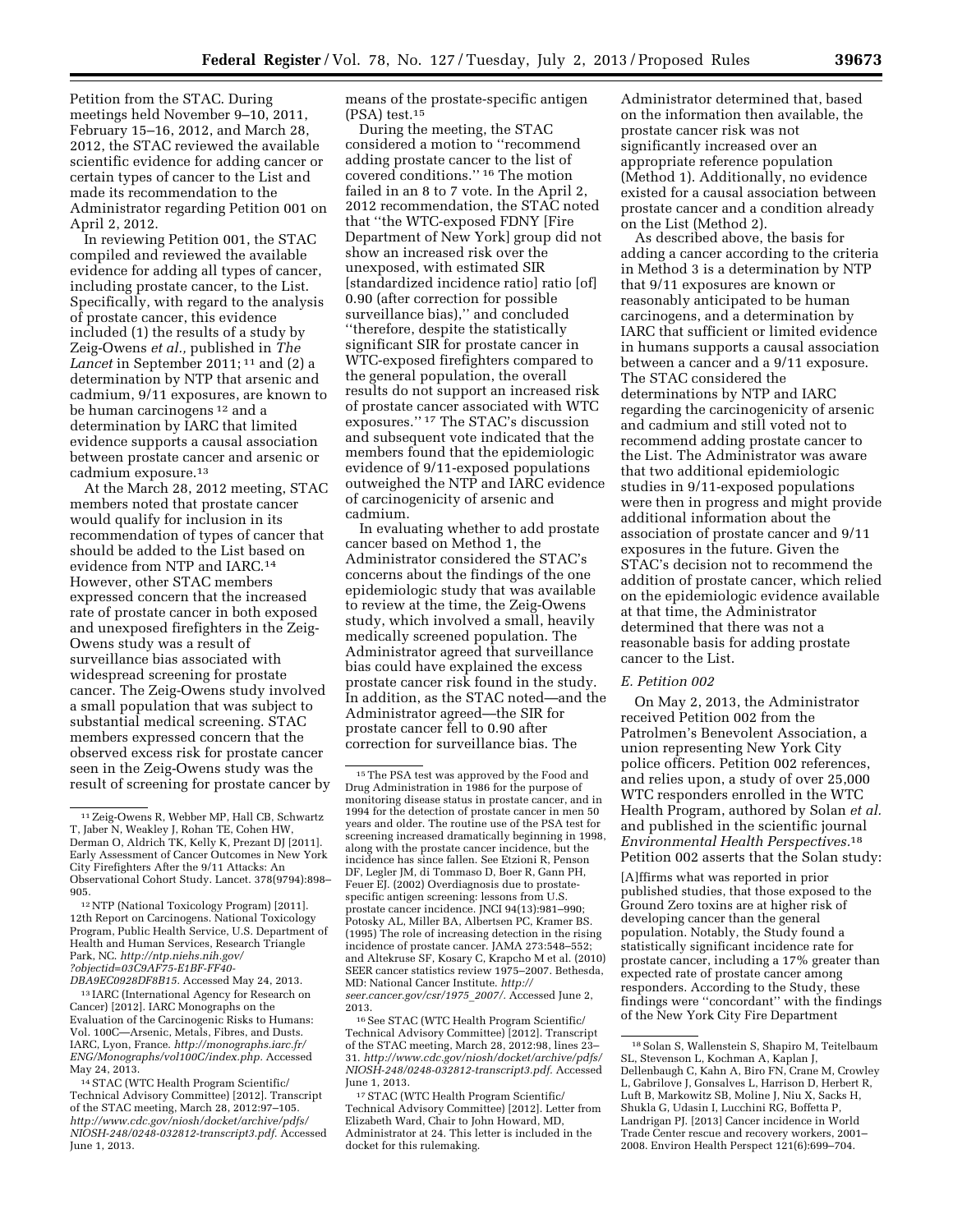[FDNY] and the New York City Department of Health and Mental Hygiene World Trade Center Health City Registry.19

The ''prior published studies'' referenced in Petition 002 were authored by Zeig-Owens *et al.,* and by Li *et al.,* published in the *Journal of the American Medical Association* (JAMA) in December 2012.20 The Zeig-Owens, Li, and Solan studies are reviewed and analyzed by the Administrator below. In reviewing Petition 002, the Administrator is mindful of what the STAC stated in its April 2, 2012 recommendation to the Administrator:

The Committee recognizes that additional epidemiologic studies will soon become available, and recommends that as they do become available, their findings be reviewed and modifications made to the list as appropriate.

Accordingly, the Administrator reviewed the two new epidemiologic studies in 9/11 exposed populations published subsequent to the 2011 Zeig-Owens study. The Administrator's review focused on the information that the three epidemiologic studies, taken as a whole, provided on the question of the risk of prostate cancer in association with 9/11 exposures and the role of surveillance bias in explaining any observed excess risk. The Administrator's findings regarding the three studies are described below, under Method 1.

# **IV. Administrator's Determination on Petition 002 Requesting the Addition of Prostate Cancer to the List**

In response to Petition 002, the Administrator has reviewed the available evidence pertinent to the fourpart hierarchical methodology detailed above. The Administrator's review of the relevant evidence is below.

## *Method 1*

Method 1 requires that the Administrator evaluate the available information in published, peer-reviewed epidemiologic studies for evidence of an adequate strength of the association between 9/11 exposure and a health effect (including the magnitude of the effect and its statistical significance), consistency of the findings across multiple studies, biological gradient, or dose (or exposure)-response

relationships between 9/11 exposures and the cancer type, and plausibility and coherence with known facts about the biology of the cancer type.

*The Zeig-Owens study.* The first published study of cancer outcomes associated with the 9/11 attacks was authored by Zeig-Owens *et al.* and published in September 2011. The study involved examination of the potential association between exposure and cancer outcomes among 9,853 male Fire Department of the City of New York (FDNY) firefighters within 7 years of September 11, 2001.<sup>21</sup> The study evaluated cancer cases identified by self-reporting and through five state cancer registries. SIRs were used to determine if the number of observed cancer cases in the studied firefighters was greater or less than the number of cases expected to occur if the same disease rate in a large reference population occurred in the studied group.22 The reference cancer incidence data was obtained from the U.S. National Cancer Institute Surveillance Epidemiology and End Results (SEER) database.

In the Zeig-Owens study, the SIRs for various types of cancer, including prostate cancer, were reported in two ways: (1) By comparing the exposed FDNY firefighters to the general population; and (2) by comparing the SIR for 9/11 exposed FDNY firefighters to the SIR for non-9/11 exposed FDNY firefighters (the ratio of standardized incidence ratios is referred to as the ''SIR ratio''). When compared to the general population, the SIR for prostate cancer was increased, and that increase was statistically significant (SIR=1.49, 95% confidence interval (CI) 1.20–1.85). When compared to non-9/11 exposed FDNY firefighters, the SIR ratio was slightly greater than  $1$  (one),<sup>23</sup> but the increase was not statistically significant (SIR ratio=1.11, 95% CI 0.77–1.59). Zeig-Owens noted the potential for surveillance bias, that is, FDNY firefighters may be medically followed more closely or have more diagnostic tests performed than the general

population, which could lead to finding more disease among this population.

A standard method to adjust for surveillance bias is not available, and the adequacy of any adjustment method is uncertain. In an attempt to correct for surveillance bias, Zeig-Owens adjusted the SIRs and SIR ratios by delaying the recorded date of diagnosis by 2 years for 25 cases of prostate and other cancers that potentially could be detected early by FDNY surveillance (*i.e.,* medical screening). When the estimates were adjusted in this way, the comparison to the general population produced a SIR for prostate cancer that was increased, but not statistically significant (SIR=1.21, 95% CI 0.96–1.52). When compared to non-exposed firefighters, the SIR ratio was not increased (SIR ratio=0.90, 95% CI 0.62–1.30). The authors noted that they had gone to ''great lengths'' to assess and correct for potential biases and provided arguments against the existence of considerable bias. However, the authors further noted that delaying the date of diagnosis may have over-corrected or under-corrected for surveillance bias, and the authors could not rule out the potential for surveillance bias in several types of cancer, including prostate cancer.

*The Li study.* Li *et al.* authored the second published epidemiologic study of cancer outcomes associated with the 9/11 attacks, published in December 2012. It involved examination of cancer health outcomes of 55,778 members of the WTC Health Registry, including rescue and recovery workers as well as people not involved in rescue and recovery (*e.g.,* area residents, workers, and passersby).24 In comparison to the Zeig-Owens study, the Li study involves a much larger and more heterogeneous population that is likely subjected to much less medical screening and surveillance bias.

In the Li study, cancer cases were identified through 11 state cancer registries; New York State cancer rates were used as the reference. The authors accounted for cancer latency by assuming that any exposure-related cancers would be more likely to occur at least 5 years after the 9/11 exposures. The study population was divided into two groups: Early period (WTC Health Registry participants who were diagnosed with cancer between enrollment and 2006) and later period (WTC Health Registry participants who were diagnosed with cancer between 2007 and 2008). Among rescue and recovery workers, a statistically significant increase in the incidence of prostate cancer was reported for the

<sup>19</sup>The Petitioner incorrectly states that the Solan study reported a 17 percent increase in prostate cancer. Solan *et al.* report a 21 percent increase in prostate cancer when the timeframe for diagnosis is unrestricted, and 23 percent when the timeframe for diagnosis is restricted.

<sup>20</sup>Li J, Cone JE, Kahn AR, Brackbill RM, Farfel MR, Greene CM, Hadler JL, Stayner LT, Stellman SD [2012]. Association Between World Trade Center Exposure and Excess Cancer Risk. JAMA 308(23):2479–2488.

<sup>21</sup>Zeig-Owens *et al.* 2011.

<sup>22</sup> If the observed number of cancer cases equals the expected number of cases, the SIR equals 1 (one). If more cases are observed in the studied population than expected, the SIR is greater than 1 (one). If fewer cases are observed in the studied population than expected, the SIR is less than 1.

<sup>23</sup> If the SIR in the studied population equals the SIR in the reference population, the SIR ratio equals 1 (one). If the SIR in the studied population is greater than the SIR in the reference population, the SIR ratio is greater than 1 (one). If the SIR ratio in the studied population is less than the SIR in the reference population, the SIR ratio is less than 1 (one). 24Li *et al.,* 2012.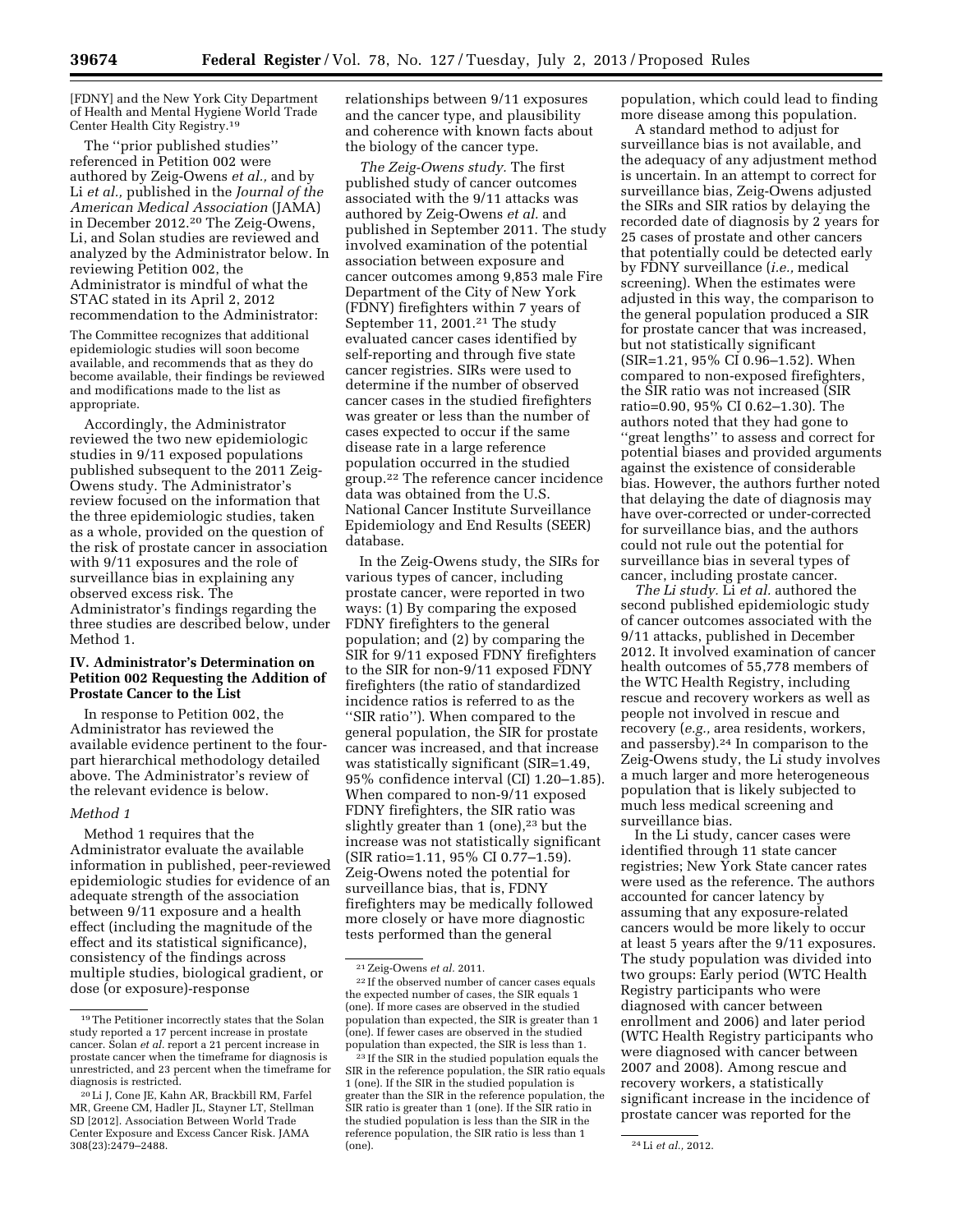later period (SIR=1.43, 95% CI 1.11– 1.82). In the early period, the SIR was slightly, but not statistically significantly, increased (SIR=1.12, 95% CI 0.83–1.40).

The potential for surveillance bias in the Li study was assessed by: (1) Comparing the number of Stage 1 cancers for selected cancer sites as a proportion of total cancer diagnoses in the study population to the corresponding proportion in the New York State reference population during the same period; and (2) comparing the proportion of participants who reported a routine physical checkup within the preceding 12 months to the number of follow-up participants with and without subsequent cancers. Importantly, the Li study noted that the proportions were similar in both cases and stated:

These observations suggest that cancer cases in this study may not have received more thorough cancer screening than the NYS [New York State] population in general, although they do not eliminate the possible role of surveillance altogether. Also, our findings might be prone to type 1 error 25 given the large number of comparisons.26

*The Solan study.* The third epidemiologic study of cancer outcomes in 9/11 exposed populations was authored by Solan *et al.* First published online in April 2013 and then in print in June of 2013, this study addressed cancer health outcomes associated with the 9/11 attacks involving 20,984 WTC responders (including rescue and recovery workers) enrolled in the WTC Health Program.27 Cancer cases diagnosed between 2001 and 2008 were identified through the New York, New Jersey, Connecticut, and Pennsylvania cancer registries, and SIRs were calculated using the general population of the state of residence as the reference population. No adjustments were made for potential surveillance bias. When all prostate cancers diagnosed after September 11, 2001 were included, a small statistically significant increase in the SIR for prostate cancer among WTC responders was observed (SIR = 1.21, 95% CI 1.01–1.44). The authors note that, ''[e]vidence for occupational risk factors of prostate cancer is very weak, and heightened diagnosis due to increased medical surveillance is a possible explanation for greater than expected numbers of prostate cancer

diagnoses.'' 28 The SIR was also calculated for those WTC responders who were diagnosed with prostate cancer 6 months after enrollment in the WTC Health Program. This adjustment reduces the potential for selection bias 29 in the results. After this adjustment, the SIR for prostate cancer remained increased, but was not statistically significant (SIR = 1.23, 95% CI 0.98–1.53).

When more than one epidemiologic study in 9/11 exposed populations has been published, Method 1 directs the Administrator to evaluate findings from the studies using the following criteria: (1) Strength of any association between a 9/11 exposure and a health effect (including the magnitude of the effect and statistical significance); (2) consistency of the findings across multiple studies; (3) biological gradient or dose-response relationships between 9/11 exposures and the cancer type; and (4) the plausibility and coherence with known facts about the biology of the cancer type. After review, the Administrator finds that the strength of the association between 9/11 exposures and prostate cancer across all three studies is weak (criteria 1), but that excess risk is consistently reported in each of the three studies (criteria 2). A dose (exposure)-response relationship between 9/11 exposures and prostate cancer is difficult to establish because of the substantial limitations of 9/11 exposure information (criteria 3). Finally, there is limited evidence of the potential plausibility of the development of prostate cancer with two of the documented 9/11 exposures—arsenic and cadmium (criteria 4). The Li study provides evidence that surveillance bias does not fully explain the observed excess risk for prostate cancer.

Because surveillance bias may not explain all of the observed excess risk in studies of 9/11-exposed populations and because the strength of the association between 9/11 exposures and prostate cancer across all three studies is weak, the Administrator has determined that the evidence to add prostate cancer based on Method 1 is inconclusive.

#### *Method 2*

Method 2 requires that the Administrator find that multiple epidemiologic studies show a causal

association between a type of cancer and a health condition already on the List of WTC-Related Health Conditions. After review of the scientific literature, the Administrator finds that there is no evidence that any of the conditions on the List of WTC-Related Health Conditions increase the risk of prostate cancer and Method 3 should be reviewed.

#### *Method 3*

Method 1 provides insufficient evidence to add prostate cancer to the List and Method 2 provides no evidence to add prostate cancer. The Administrator next reviewed 9/11 exposures in relation to NTP and IARC information pertinent to prostate cancer (Method 3).

Arsenic and cadmium are 9/11 exposures that have been reported in several exposure assessment studies of responders or survivors of the September 11, 2001, terrorist attacks in New York City (Method 3A); 30 and NTP identified arsenic and cadmium as known to be human carcinogens 31 and IARC found limited 32 evidence in humans that arsenic and cadmium cause prostate cancer (Method 3B). Based on the evidence provided in Methods 3A and 3B, the Administrator has determined that prostate cancer should be added to the List.

#### *Method 4*

Because Method 3 supports the addition of prostate cancer, Method 4 is not analyzed.

*Administrator's Determination* 

Following review of all relevant evidence, the Administrator has

Lorber M, Gibb H, Grant L, Pinto J, Pleil J, Cleverly D [2007]. Assessment of inhalation exposures and potential health risks to the general population that resulted from the collapse of the World Trade Center towers. Risk Anal 27(5):1203– 21.

Lioy PJ, Gochfeld M [2002]. Lessons learned on environmental, occupational, and residential exposures from the attack on the World Trade Center. Am J Ind Med 42(6):560–565.

31NTP (National Toxicology Program) [2011]. 12th Report on Carcinogens. National Toxicology Program, Public Health Service, U.S. Department of Health and Human Services, Research Triangle Park, NC. *[http://ntp.niehs.nih.gov/](http://ntp.niehs.nih.gov/?objectid=03C9AF75-E1BF-FF40-DBA9EC0928DF8B15) [?objectid=03C9AF75-E1BF-FF40-](http://ntp.niehs.nih.gov/?objectid=03C9AF75-E1BF-FF40-DBA9EC0928DF8B15) [DBA9EC0928DF8B15](http://ntp.niehs.nih.gov/?objectid=03C9AF75-E1BF-FF40-DBA9EC0928DF8B15)*. Accessed May 24, 2013.

32 IARC (International Agency for Research on Cancer) [2012]. IARC Monographs on the Evaluation of the Carcinogenic Risks to Humans: Vol. 100C—Arsenic, Metals, Fibres, and Dusts. IARC, Lyon, France. *[http://monographs.iarc.fr/](http://monographs.iarc.fr/ENG/Monographs/vol100C/index.php)  [ENG/Monographs/vol100C/index.php](http://monographs.iarc.fr/ENG/Monographs/vol100C/index.php)*. Accessed May 24, 2013.

<sup>25</sup>A type 1 error is a ''false positive.'' In this case, the authors are noting that they made a large number of comparisons in the study and, when making a large number of comparisons, it is likely that some statistically significant findings will occur by chance.

<sup>26</sup>Li *et al.,* at 2486.

<sup>27</sup>Solan *et al.,* 2013.

<sup>28</sup>Solan *et al.,* at 702.

<sup>29</sup>Selection bias might have occurred when individuals decided to enroll in the WTC Health Program after being diagnosed with prostate cancer. If this occurred, the number of prostate cancers among the exposed population would be increased and result in a higher SIR.

<sup>30</sup>Butt CM, Diamond ML, Truong J, Ikonomou MG, Helm PA, Stern GA [2004]. Semivolatile organic compounds in window films from lower Manhattan after the September 11th World Trade Center attacks. Environmental Science & Technology. 38(13):3514–3524.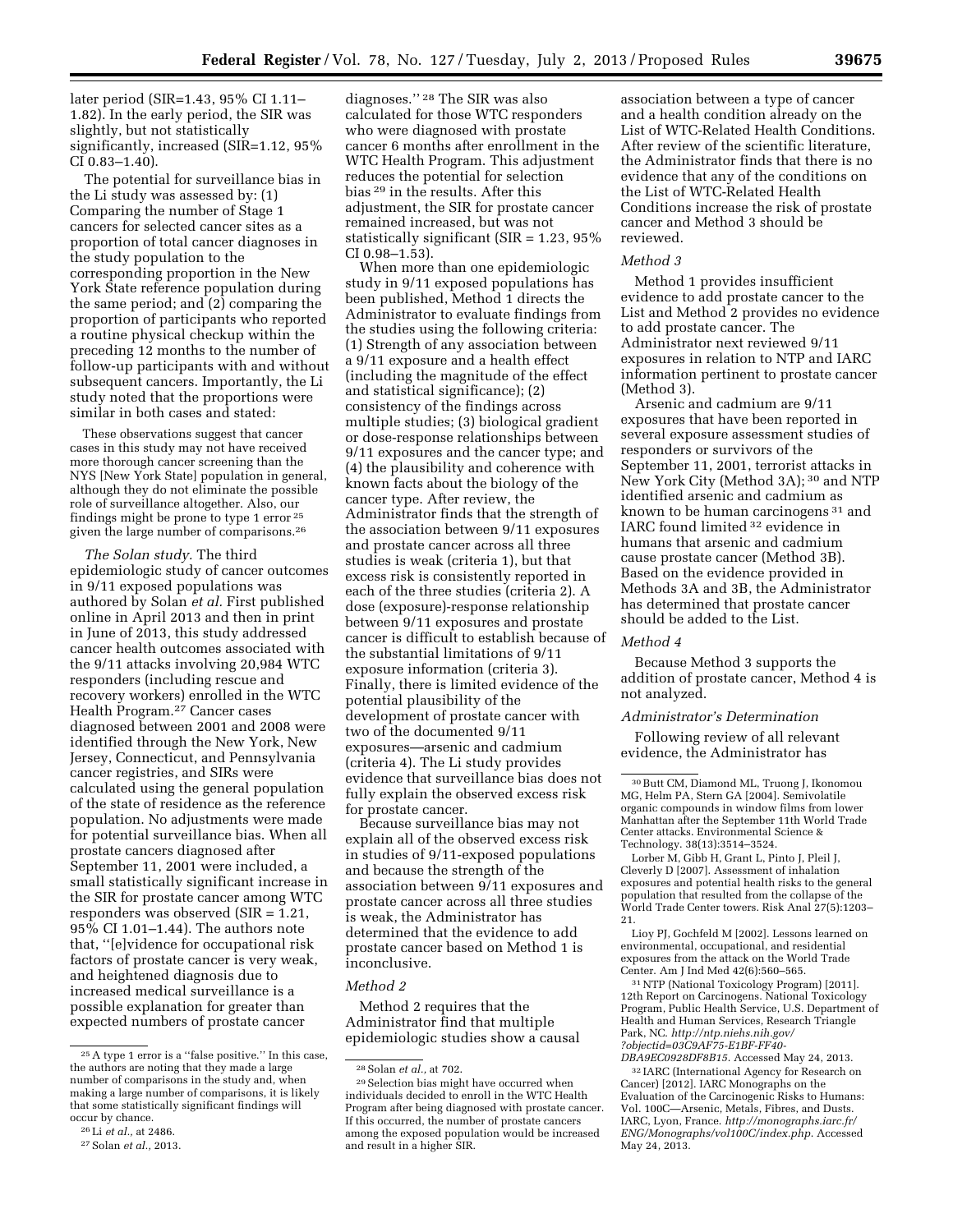determined that the decision to not add prostate cancer in the 2012 rulemaking is superseded by his new evaluation incorporating the Li and Solan study findings. The 2012 evaluation relied on the only epidemiologic study available at that time, Zeig-Owens, and the STAC's assessment of that study and vote to not include prostate cancer in their recommendation. The Li and Solan studies present epidemiologic findings from larger, more heterogeneous populations and present evidence that surveillance bias may not be occurring in the studied populations. Review of the two new studies leads the Administrator to believe that surveillance bias may not fully explain the increased incidence of prostate cancer and, accordingly, the Administrator can no longer attribute increased incidence of prostate cancer to surveillance bias with certainty. After comprehensive review of all three epidemiology studies of 9/11-exposed populations, the Administrator has determined that the epidemiologic evidence evaluated under Method 1 is inconclusive and therefore turns to evaluating the evidence of carcinogenicity provided by NTP and IARC under Method 3. The Administrator now finds that, based on the evidence provided in Methods 3A and 3B, prostate cancer may be added to the named cancer types in 42 CFR 88.1, Table 1.

# **V. Early Detection of Prostate Cancer**

Early detection of cancer in 9/11 exposed populations—either as part of medical monitoring of enrolled WTC responders and survivors or part of ongoing research—is an important adjunct to the WTC Health Program. The WTC Health Program adheres to the recommendations of the U.S. Preventive Services Task Force (USPSTF) with regard to coverage for preventive measures, including screening tests, counseling, immunizations, and preventive medications. The USPSTF recommends against PSA-based screening for prostate cancer.<sup>33</sup> Therefore, PSA-based screening for prostate cancer will not be covered by the WTC Health Program.

# **VI. Effects of Rulemaking on Federal Agencies**

Title II of the James Zadroga 9/11 Health and Compensation Act of 2010 (Pub. L. 111–347) reactivated the

September 11, 2001 Victim Compensation Fund (VCF). Administered by the U.S. Department of Justice (DOJ), the VCF provides compensation to any individual or representative of a deceased individual who was physically injured or killed as a result of the September 11, 2001, terrorist attacks or during the debris removal. Eligibility criteria for compensation by the VCF include a list of presumptively covered health conditions, which are physical injuries determined to be WTC-related health conditions by the WTC Health Program. Pursuant to DOJ regulations, the VCF Special Master is required to update the list of presumptively covered conditions when the List of WTC-Related Health Conditions in 42 CFR 88.1 is updated.

# **VII. Summary of Proposed Rule**

For the reasons discussed above, the Administrator proposes to amend 42 CFR 88.1, paragraph (4), Table 1, to add malignant neoplasm of the prostate (prostate cancer) and to add the corresponding medical diagnostic codes.34

# **VIII. Regulatory Assessment Requirements**

# *A. Executive Order 12866 and Executive Order 13563*

Executive Orders (E.O.) 12866 and 13563 direct agencies to assess all costs and benefits of available regulatory alternatives and, if regulation is necessary, to select regulatory approaches that maximize net benefits (including potential economic, environmental, public health and safety effects, distributive impacts, and equity). E.O. 13563 emphasizes the importance of quantifying both costs and benefits, of reducing costs, of harmonizing rules, and of promoting flexibility.

This notice of proposed rulemaking has been determined not to be a ''significant regulatory action'' under sec. 3(f) of E.O. 12866. The proposed addition of prostate cancer by this rulemaking is estimated to cost the WTC Health Program between \$3,462,675 35 and \$6,995,817 36 per annum. All of the costs to the WTC Health Program will be transfers after the implementation of provisions of the Patient Protection and

Affordable Care Act (Pub. L. 111–148) on January 1, 2014. This notice of proposed rulemaking has been reviewed by the Office of Management and Budget (OMB). The rule would not interfere with State, local, and Tribal governments in the exercise of their governmental functions.

# Cost Estimates

The WTC Health Program has, to date, enrolled approximately 58,500 WTC responders and approximately 6,500 survivors, or approximately 65,000 individuals in total. Of that total population, approximately 60,000 individuals were participants in previous WTC medical programs and were 'grandfathered' into the WTC Health Program established by Title XXXIII.37 In addition to those grandfathered WTC responders and survivors already enrolled, the PHS Act sets a numerical limitation on the number of eligible members who can enroll in the WTC Health Program beginning July 1, 2011 at 25,000 new WTC responders and 25,000 new WTC survivors (*i.e.,* the statute restricts new enrollment).38 Since July 1, 2011, a total of approximately 3,000 new WTC responders and new WTC survivors (over 1,700 responders and 1,200 survivors) have enrolled in the WTC Health Program, resulting in only a minor impact on the statutory enrollment limits for new members. For the purpose of calculating a baseline estimate of cancer prevalence only, the Administrator assumed that this gradual rate of enrollment would continue, and that the currently enrolled population numbers would remain around 58,500 WTC responders and 6,500 WTC survivors. The estimate is further based on the average U.S. cancer prevalence rate and 7 percent discount rate.

As it is not possible to identify an upper bound estimate, HHS has modeled another possible point on the continuum. For the purpose of calculating the impact of an increased rate of cancer on the WTC Health Program, this analysis assumes that the entire statutory cap for new WTC responders (25,000) and WTC survivors (25,000) will be filled. Accordingly, this estimate is based on a population of 80,000 responders (55,000 grandfathered  $+25,000$  new) and  $30,000$ survivors (5,000 grandfathered + 25,000

<sup>33</sup>U.S. Preventive Services Task Force. Recommendation: Screening for Prostate Cancer (2012). *[http://](http://www.uspreventiveservicestaskforce.org/prostatecancerscreening.htm)* 

*[www.uspreventiveservicestaskforce.org/](http://www.uspreventiveservicestaskforce.org/prostatecancerscreening.htm) [prostatecancerscreening.htm](http://www.uspreventiveservicestaskforce.org/prostatecancerscreening.htm)*. Accessed June 2, 2013.

<sup>34</sup> ICD–9 code 185 and ICD–10 code C61. See, respectively, WHO (World Health Organization) [1978]. International Classification of Diseases, Ninth Edition, and WHO [1997] International Classification of Diseases, Tenth Edition.

<sup>35</sup>Based on a population of 60,000 at the U.S. cancer rate and discounted at 7 percent.

<sup>36</sup>Based on a population of 110,000 at 21 percent above the U.S. cancer rate and discounted at 3 percent.

<sup>37</sup>These grandfathered members were enrolled without having to complete a new member application when the WTC Health Program started on July 1, 2011 and are referred to in the WTC Health Program regulations in 42 CFR Part 88 as ''currently identified responders'' and ''currently identified survivors.

<sup>38</sup>PHS Act, secs. 3311(a)(4)(A) and 3321(a)(3)(A).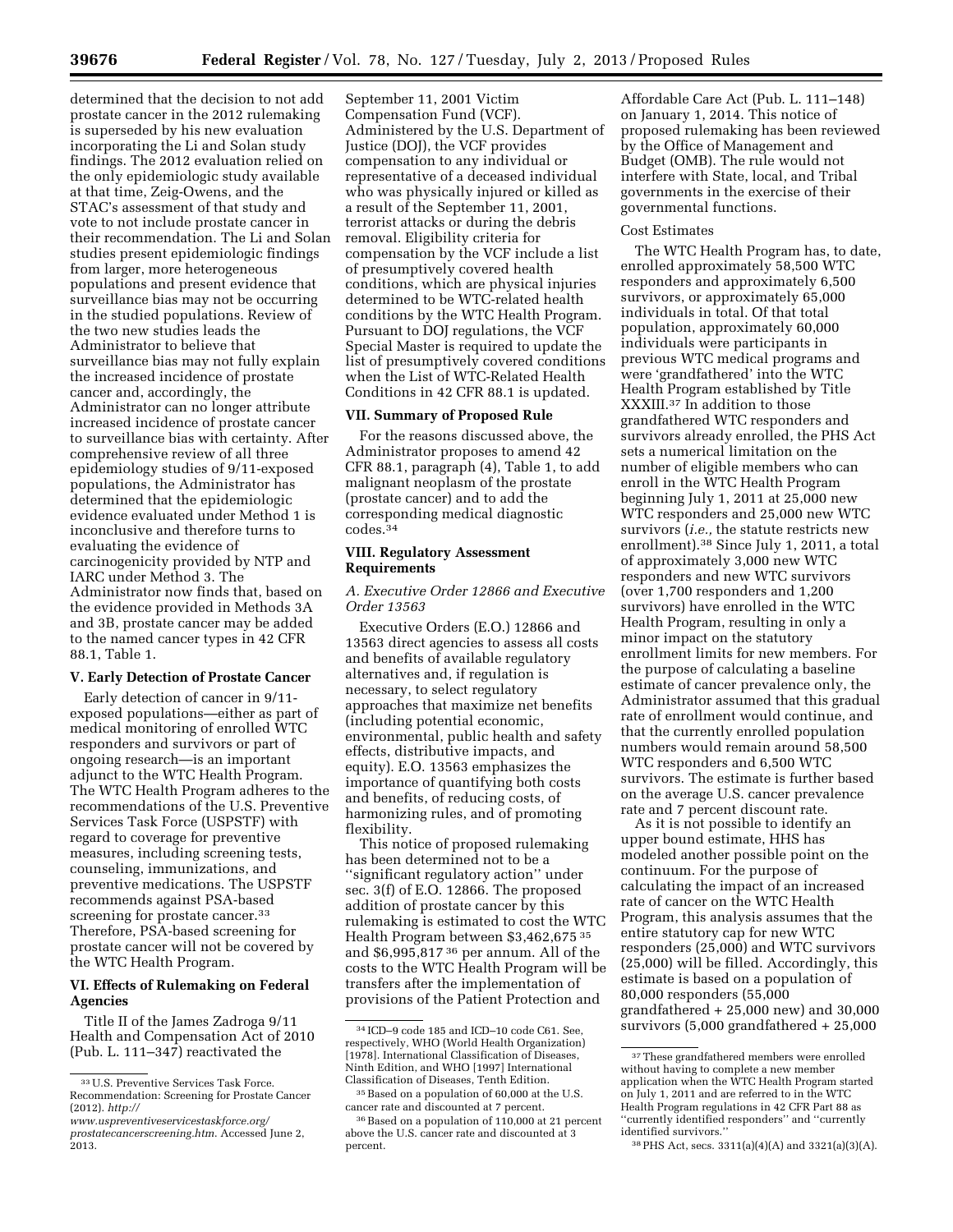new). The upper cost estimate also assumes an overall increase in population cancer rates (for malignant neoplasm of the prostate [prostate cancer] of 21 percent due to 9/11 exposure),39 and costs were discounted at 3 percent. The choice of a 21 percent increase in the risk of cancer of the rate found in the un-exposed population is based on findings presented in the first published epidemiologic study of September 11, 2001 exposed populations.40 Given the challenges associated with interpreting the Zeig-Owens findings,41 we simply characterize 21 percent as a possible outcome rather than asserting the probability that 21 percent is a ''likely'' outcome.

The Administrator acknowledges that some prostate cancer cases are not likely to have been caused by 9/11 exposures. The certification of individual cancer diagnoses will be conducted on a caseby-case basis. However, for the purpose of this analysis, the Administrator has estimated that all diagnosed cancers added to the List will be certified for treatment by the WTC Health Program. Finally, because there are no existing data on cancer rates related to 9/11 exposures at either the Pentagon or in Shanksville, Pennsylvania, the Administrator has used only data from studies of individuals who were responders or survivors in the New York City disaster area.

# Costs of Cancer Treatment

The Administrator estimated the treatment costs associated with covering prostate cancer in this rulemaking using the methods described below. The WTC Health Program obtained data for the cost of providing medical treatment for prostate cancer.42 The costs of treatment are described in Table A. The costs of treatment are divided into three phases: The costs for the first year following diagnosis, the costs of intervening years or continuing treatment after the first year, and the costs of treatment for the last year of life. The first year costs of cancer treatment are higher due to the initial need for aggressive medical (*e.g.,*  radiation, chemotherapy) and surgical care. The costs during last year of life are often dominated by increased hospitalization costs.43 Therefore, we used three different treatment phase costs to estimate the costs of treatment to be able to best estimate costs in conjunction with expected incidence and long-term survival rates for prostate cancer.

|          | TABLE A-AVERAGE COSTS OF TREAT- |  |
|----------|---------------------------------|--|
|          | MENT FOR PROSTATE CANCER        |  |
| $(2011\$ |                                 |  |

| Initial              | Continuing | Last year<br>of life |
|----------------------|------------|----------------------|
| $(12 \text{ month})$ | (annual)   | $(12 \text{ mos.})$  |
| $$13,696$            | \$2.754    | \$43.481             |

These cost figures were based on a study of elderly cancer patients from the Surveillance, Epidemiology, and End Results (SEER) program maintained by the National Cancer Institute using Medicare files.44 The average costs of treatment described above are given in 2011 prices adjusted using the Medical Consumer Price Index for all urban consumers.45

# Incident Cases of Cancer

The Administrator estimated the expected number of cases of cancer that would be observed in a cohort of responders and survivors followed for cancer incidence after September 11, 2001 using U.S. population cancer rates for prostate cancer. Demographic characteristics of the cohort were assigned since the actual data are not available for individuals in the responder and survivor populations who have not yet enrolled in the WTC Health Program. Gender and age (at the time of exposure) distributions for responders and survivors were assumed to be the same as current members in the WTC Health Program. According to WTC Health Program data, males comprise 88 percent of the current responder members and 50 percent of survivor members. Because prostate cancer occurs only in males, all calculations only take into account male WTC Health Program members. The age distribution for current members by gender and responder/survivor status is presented in Table B.

TABLE B—PERCENTILES OF CURRENT AGE (ON APRIL 11, 2012) FOR CURRENT MEMBERS IN THE WTC HEALTH PROGRAM BY GENDER AND RESPONDER/SURVIVOR STATUS

|       | Age percentile (years) |                      |                      |                      |                      |                      |                      |                      |                      |
|-------|------------------------|----------------------|----------------------|----------------------|----------------------|----------------------|----------------------|----------------------|----------------------|
| Group | Min                    |                      | 10                   | 30                   | 50                   | 70                   | 90                   | 99                   | Max                  |
|       | 28<br>28<br>12<br>12   | 32<br>30<br>23<br>21 | 39<br>38<br>35<br>38 | 44<br>44<br>46<br>49 | 49<br>49<br>52<br>54 | 54<br>54<br>58<br>60 | 62<br>62<br>67<br>68 | 74<br>76<br>81<br>84 | 92<br>92<br>99<br>95 |

The Administrator assumed race and ethnic origin distributions for

41As Zeig-Owens et al point out, the time interval since 9/11 is short for cancer outcomes, the

responders and survivors according to distributions in the WTC Health

42 Yabroff KR, Lamont EB, Mariotto A, Warren JL, Topor M, Meekins A, Brown ML [2008]. Cost of Care for Elderly Cancer Patients in the United States. Journal: J Natl Cancer Inst 100(9):630–41.

43 Yabroff KR, Lamont EB, Mariotto A, Warren JL, Topor M, Meekins A, Brown ML [2008]. Cost of Care for Elderly Cancer Patients in the United States. Journal: J Natl Cancer Inst 100(9):630–41.

44Surveillance, Epidemiology, and End Results (SEER) Program (*[www.seer.cancer.gov](http://www.seer.cancer.gov)*) Research Data (1973–2006), National Cancer Institute,

Registry cohort: 46 57 percent non-Hispanic white, 15 percent non-

DCCPS, Surveillance Research Program, Surveillance Systems Branch, released April 2009,

based on the November 2008 submission. 45Bureau of Labor Statistics. Consumer Price Index. Available at *[https://research.stlouisfed.org/](https://research.stlouisfed.org/fred2/series/CPIMEDSL/downloaddata?cid=32419)* 

*[fred2/series/CPIMEDSL/downloaddata?cid=32419.](https://research.stlouisfed.org/fred2/series/CPIMEDSL/downloaddata?cid=32419)*  Accessed April 23, 2012.

46 Jordan HT, Brackbill RM, Cone JE, Debchoudhury I, Farfel MR, Greene CM, Hadler JL, Kennedy J, Li J, Liff J, Stayner L, Stellman SD. Mortality Among Survivors of the Sept 11, 2001, Word Trade Center Disaster: Results from the World Trade Center Health Registry Cohort. Lancet 2011;378:879–887. Note: percentages may not sum to 100 percent due to rounding.

<sup>39</sup>Zeig-Owens R, Webber MP, Hall CB, Schwartz T, Jaber N, Weakley J, Rohan TE, Cohen HW, Derman O, Aldrich TK, Kelly K, Prezant DJ [2011]. Early Assessment of Cancer Outcomes in New York City Firefighters After the 9/11 Attacks: An Observational Cohort Study. Lancet. 378(9794):898– 905.

<sup>40</sup>Zeig-Owens R, Webber MP, Hall CB, Schwartz T, Jaber N, Weakley J, Rohan TE, Cohen HW, Derman O, Aldrich TK, Kelly K, Prezant DJ [2011]. Early Assessment of Cancer Outcomes in New York City Firefighters After the 9/11 Attacks: An Observational Cohort Study. Lancet. 378(9794):898– 905.

recorded excess of cancers is not limited to specific sites, and the biological plausibility of chronic inflammation as a possible mediator between WTCexposure and cancer means that the outcomes remain speculative.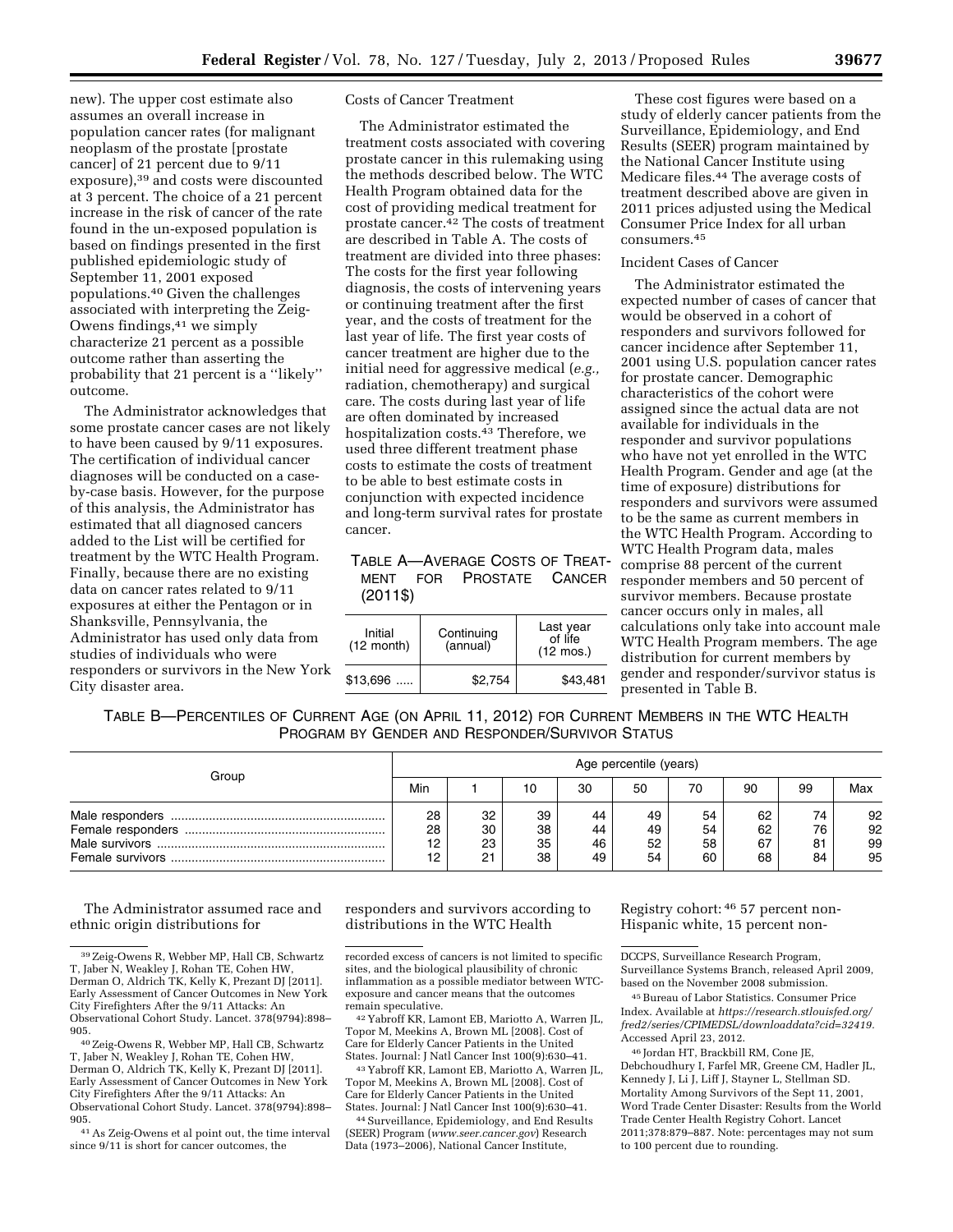Hispanic black, 21 percent Hispanic, and 8 percent other race/ethnicity for responders and 50 percent non-Hispanic white, 17 percent non-Hispanic black, 15 percent Hispanic, and 18 percent other race/ethnicity for survivors. Follow-up for cancer morbidity for each person began on January 1, 2002 or age 15 years, whichever was later. Age 15 was considered because the cancer incidence rate file did not include rates for persons less than 15 years of age. Follow-up ended on December 31, 2016 or the estimated last year of life, whichever was earlier. The estimated last year of life was used since not all persons would be expected to remain alive at the end of 2016. The estimated last year of life was based on U.S. gender, race, age, and year-specific death rates from CDC Wonder (since rates are currently available through 2008, the rate from 2008 was applied to 2009 and later).47 A life-table analysis program, LTAS.NET, was used to estimate the expected number of incident cancers for prostate cancer.48 The Administrator calculated cancer incidence rates using data through 2006

from the Surveillance Epidemiology and End Results (SEER) Program and estimated rates for 2007–2016.49 The Program applied the resulting gender, race, age, and year-specific cancer incidence rates to the estimated personyears at risk to estimate the expected number of cancer cases for prostate cancer starting from year 2002, the first full year following the September 11, 2001, terrorist attacks, to 2016, the last year for which this Program is currently funded.

#### Prevalence of Cancer

To determine the potential number of persons in the responder and survivor populations with cancer, the Administrator used the number of incident cases described above for each year starting with 2002 and estimated the prevalence of cancer using survival rate statistics for each incident cancer group through 2016.50 Using the incident cases and survival rate statistics, HHS has estimated the prevalence (number of persons living with cancer) of cases during the 15 year period (2002–2016) since September 11, 2001. The resulting table provides for

each year from 2002 through 2016, the number of new cases occurring in that year (incidence), the number of individuals who died from their cancer in that year, and the number of persons surviving up to 15 years beyond their first diagnosis (prevalence).51 For example, in 2002 there are 34.22 projected new cases of prostate cancer, which would be listed as incident cases for that year. The survival rate for prostate cancer in the first year of diagnosis is 99.44 percent.52 Therefore the number of deceased persons in 2002 would be  $34.22 \times (1 - 0.9944) = 0.19$ . For the prostate cancer prevalence table, in year 2003, the number of incident cases would be 38.55 cases. In addition to 38.55 newly diagnosed cases in 2003, there would be the one-year survivors from 2002 which would be  $34.22 - 0.19$ = 34.03 cases. This computation process can be repeated for each year through year 2016. A portion of the prostate cancer prevalence tables are provided in Table C. Prevalence is summarized in Tables E and G. This analysis considers cancers diagnosed in 2002 through 2016.

# TABLE C—PREVALENCE TABLE FOR PROSTATE CANCER

[Based on 80,000 responders]

|                                | Year      | Years since 9/11 exposure |        |        | Years covered by WTC Health<br>Program |         |
|--------------------------------|-----------|---------------------------|--------|--------|----------------------------------------|---------|
|                                | New/Surv. | 2002                      | 2003   | 2013   | 2014                                   | 2015    |
|                                | 34.22     | 38.55                     | 112.54 | 123.98 | 134.46                                 | 146.33  |
|                                |           | 34.03                     | 100.76 | 111.92 | 123.29                                 | 133.72  |
|                                |           |                           | 88.67  | 99.55  | 110.57                                 | 121.81  |
|                                |           |                           | 79.02  | 87.58  | 98.33                                  | 109.22  |
|                                |           |                           | 71.15  | 78.61  | 87.13                                  | 97.82   |
|                                |           |                           | 63.27  | 70.41  | 77.80                                  | 86.23   |
|                                |           |                           | 55.71  | 62.74  | 69.83                                  | 77.15   |
|                                |           |                           | 48.22  | 55.06  | 62.01                                  | 69.01   |
|                                |           |                           | 42.10  | 47.91  | 54.71                                  | 61.61   |
|                                |           |                           | 39.77  | 41.51  | 47.24                                  | 53.95   |
|                                |           |                           | 35.02  | 39.38  | 41.11                                  | 46.77   |
|                                |           |                           | 30.91  | 34.83  | 39.17                                  | 40.88   |
|                                |           |                           |        | 30.43  | 34.29                                  | 38.56   |
|                                |           |                           |        |        | 30.26                                  | 34.10   |
|                                |           |                           |        |        |                                        | 30.06   |
| Live cases from previous years | 0.00      | 34.03                     | 654.61 | 759.95 | 875.74                                 | 1000.89 |
|                                | 34.22     | 72.58                     | 767.15 | 883.93 | 1010.20                                | 1147.22 |
|                                | 0.19      | 0.62                      | 7.20   | 8.19   | 9.31                                   | 10.65   |

# Cost Computation

To compute the costs for prostate cancer, the Administrator assumes that all of the individuals who are diagnosed with prostate cancer will be certified by the WTC Health Program for treatment

and monitoring services. The treatment costs for the first year of treatment (Table A, year adjusted) were applied to

<sup>47</sup>Centers for Disease Control and Prevention, National Center for Health Statistics. Compressed Mortality File 1999–2008. CDC WONDER Online Database, compiled from Compressed Mortality File 1999–2008 Series 20 No. 2N, 2011. *[http://](http://wonder.cdc.gov/cmf-icd10.html) [wonder.cdc.gov/cmf-icd10.html.](http://wonder.cdc.gov/cmf-icd10.html)* Accessed February

<sup>15, 2012.&</sup>lt;br><sup>48</sup> Schubauer-Berigan MK, Hein MJ, Raudabaugh WM, Ruder AM, Silver SR, Spaeth S, Steenland K,

Petersen MR, and Waters KM [2011]. Update of the NIOSH Life Table Analysis System: A Person-Years Analysis program for the Windows Computing Environment. American Journal of Industrial Medicine 54:915–924.

<sup>49</sup>National Cancer Institute, Surveillance Epidemiology and End Results (SEER). *[http://](http://seer.cancer.gov/) [seer.cancer.gov/.](http://seer.cancer.gov/)* Accessed May 27, 2012.

<sup>50</sup>National Cancer Institute, Surveillance Epidemiology and End Results (SEER). *[http://](http://seer.cancer.gov/) [seer.cancer.gov/.](http://seer.cancer.gov/)* Accessed May 27, 2012.

<sup>51</sup>The 15-year survival limit is imposed based on the analytic time horizon.

<sup>52</sup>National Cancer Institute, Surveillance Epidemiology and End Results (SEER). *[http://](http://seer.cancer.gov/) [seer.cancer.gov/.](http://seer.cancer.gov/)* Accessed May 27, 2012.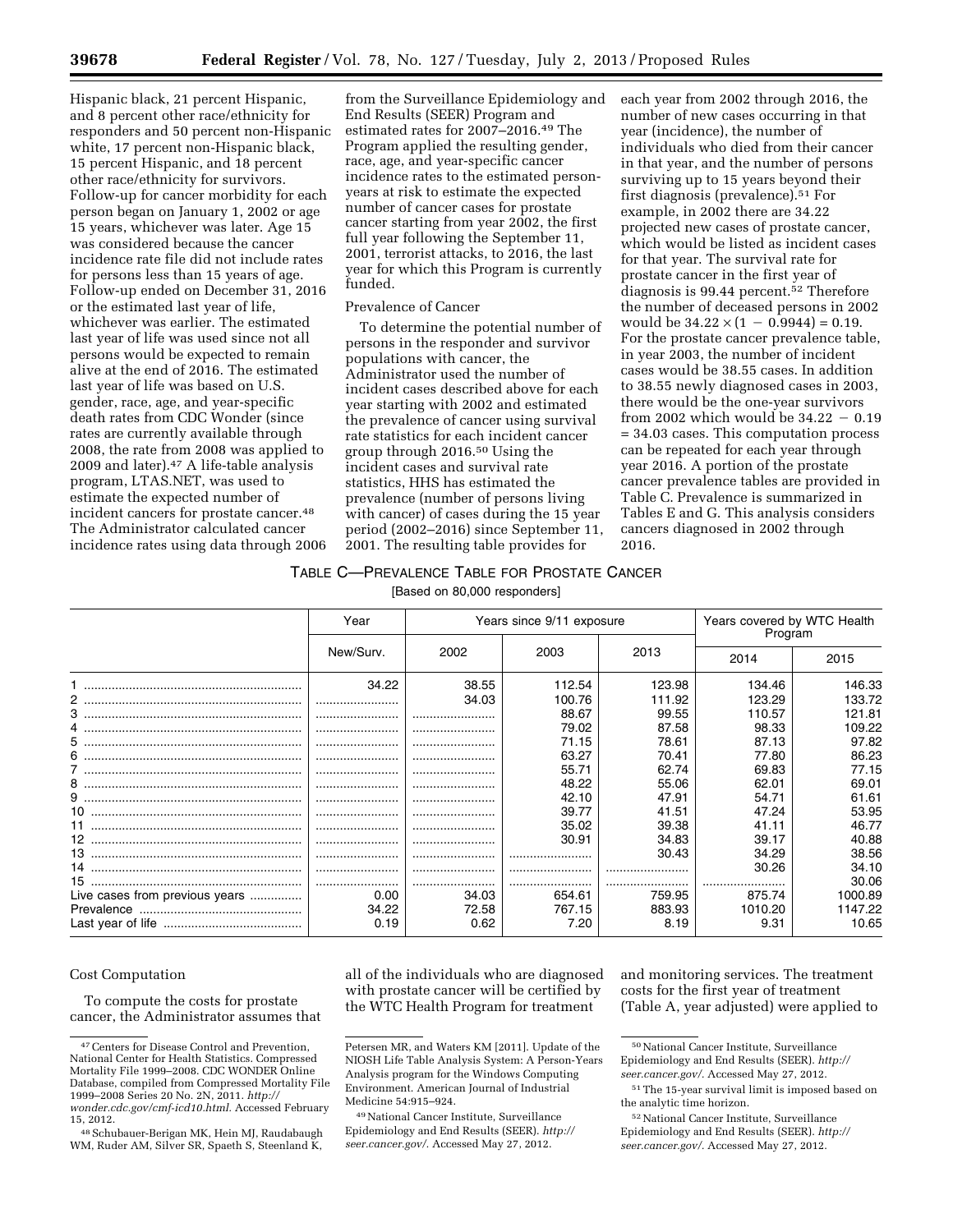the predicted newly incident (Year 1) cases for each year. Likewise, the costs of treatment for the last year of life were applied in each year to the number of people predicted to die from their cancer in that year. The costs of continuing treatment from Table A were applied to the number of prevalent cases who had survived their cancers beyond

their year of diagnosis, for each year of survival (Year 2–15).

Using this procedure, a cost table was constructed for each year covered by the WTC Health Program and the results are presented in Table D. The row for Year 1 in each table is the cost of incident cases for that year. Rows for years 2–15 show the cost from continuing care for

persons surviving n-years beyond the year of diagnosis. Finally, the cost of last year of life treatment is computed by multiplying the cost for last year of life from Table A by the number of persons dying in that year from prostate cancer from Table C.

|       | Years covered by the WTC Health Program |             |             |  |
|-------|-----------------------------------------|-------------|-------------|--|
| Year  | 2014                                    | 2015        | 2016        |  |
|       | \$1,688,586                             | \$1,831,435 | \$1,993,026 |  |
|       | 308,251                                 | 339,563     | 368,289     |  |
|       | 274,159                                 | 304,530     | 335,464     |  |
|       | 241,216                                 | 270,809     | 300,809     |  |
|       | 216,509                                 | 239.972     | 269,413     |  |
|       | 193,930                                 | 214.266     | 237,486     |  |
|       | 172,786                                 | 192,305     | 212,470     |  |
|       | 151.653                                 | 170.779     | 190,071     |  |
|       | 131.942                                 | 150.680     | 169,685     |  |
|       | 114.331                                 | 130.098     | 148,574     |  |
|       | 108,466                                 | 113,209     | 128,822     |  |
|       | 95,925                                  | 107.868     | 112,586     |  |
|       | 83.816                                  | 94,438      | 106,196     |  |
|       |                                         | 83,345      | 93,906      |  |
|       |                                         |             | 82,779      |  |
|       | 3,781,570                               | 4.243.298   | 4,666,796   |  |
|       | 356.227                                 | 404.804     | 463,183     |  |
| Total | 4,137,798                               | 4.648.102   | 5,129,979   |  |

The sum of the annual costs in the table for the years 2014 through 2016 represents the estimated treatment costs to the WTC Health Program for coverage of prostate cancer for 80,000 responders. The same process described above was applied to the survivor cohort. Based on the incidence rate expected from the survivor cohort, prevalence tables were constructed. The estimated treatment costs for responders and survivors were

re-computed under the following two assumptions: (1) The rate of cancer in the WTC Health Program is equal to the rate of cancer observed in the general population; and (2) the rate of cancer exceeds the general population rate by 21 percent due to their WTC exposures.53

A summary of the estimated prevalence at the U.S. population average for the assumed population of 58,500 responders and 6,500 survivors is provided in Table E. A summary of the estimated treatment costs to the WTC Health Program is provided in Table F. A summary of the estimated prevalence using cancer rates 21 percent over the U.S. population average for the increased rate of 80,000 responders and 30,000 survivors is given in Table G. A summary of the estimated treatment costs to the WTC Health Program is provided in Table H.

TABLE E—ESTIMATED PREVALENCE OF PROSTATE CANCER BY YEAR BASED ON 58,500 AND 6,500 RESPONDER AND SURVIVOR POPULATION, RESPECTIVELY AND ASSUMING CANCER RATES AT U.S. POPULATION AVERAGE

|            | Prevalence (incident + live cases) |                 |                 |  |
|------------|------------------------------------|-----------------|-----------------|--|
| Population | 2014                               | 2015            | 2016            |  |
|            | 646.37<br>65.95                    | 738.71<br>73.93 | 838.90<br>82.41 |  |

<sup>53</sup>Zeig-Owens R, Webber MP, Hall CB, Schwartz T, Jaber N, Weakley J, Rohan TE, Cohen HW, Derman O, Aldrich TK, Kelly K, Prezant DJ [2011]. Early Assessment of Cancer Outcomes in New York City Firefighters After the 9/11 Attacks: An

Observational Cohort Study. Lancet. 378(9794):898– 905. Limitations of the Zeig-Owens study include: limited information on specific exposures experienced by firefighters; short time for follow-up of cancer outcomes; speculation about the

biological plausibility of chronic inflammation as a possible mediator between WTC-exposure and cancer outcomes; and potential unmeasured confounders.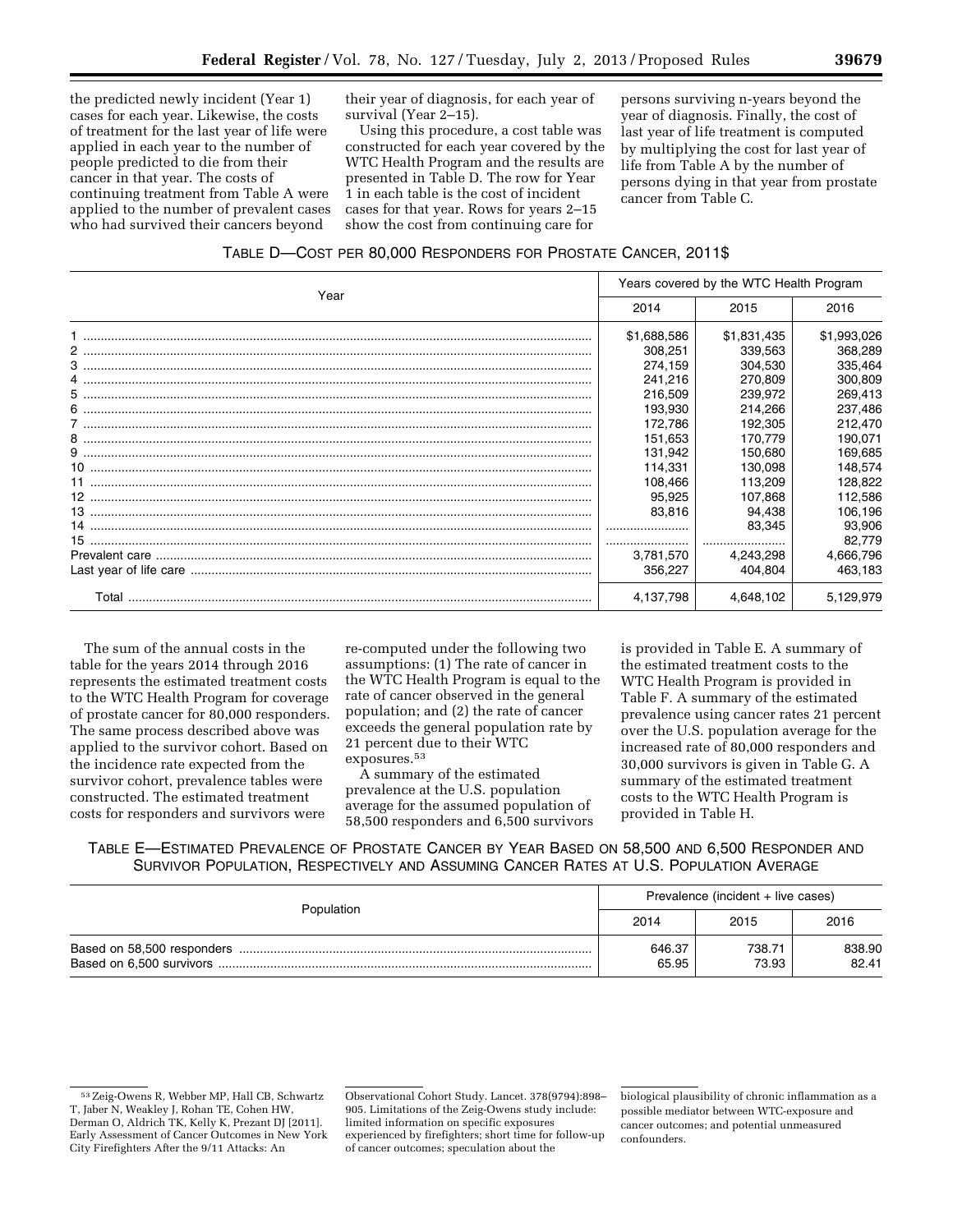TABLE F—ESTIMATED TREATMENT COSTS OF PROSTATE CANCER BY YEAR BASED ON 58,500 AND 6,500 RESPONDER AND SURVIVOR POPULATION, RESPECTIVELY AND ASSUMING CANCER RATES AT U.S. POPULATION AVERAGE (2011 \$)

| Population | 2014      | 2015      | 2016      | 2014-2016  |
|------------|-----------|-----------|-----------|------------|
|            | 3.025.765 | 3.398.924 | 3.751.298 | 10.175.987 |
|            | 296.297   | 326.642   | 352.170   | 975,109    |

TABLE G—ESTIMATED PREVALENCE OF PROSTATE CANCER BY YEAR BASED ON 80,000 AND 30,000 RESPONDER AND SURVIVOR POPULATION, RESPECTIVELY AND ASSUMING INCIDENCE OF CANCER IS 21% HIGHER THAN THE U.S. POP-ULATION DUE TO 9/11 EXPOSURE

| Population | Prevalence (incident + live cases) |                   |                   |  |
|------------|------------------------------------|-------------------|-------------------|--|
|            | 2014                               | 2015              | 2016              |  |
|            | 1069.55<br>368.31                  | 1222.34<br>412.86 | 1388.13<br>460.19 |  |

TABLE H—ESTIMATED TREATMENT COSTS OF PROSTATE CANCER BY YEAR BASED ON 80,000 AND 30,000 RESPONDER AND SURVIVOR POPULATION, RESPECTIVELY AND ASSUMING INCIDENCE OF CANCER IS 21% HIGHER THAN THE U.S. POPULATION DUE TO 9/11 EXPOSURE (2011 \$)

| Population                  | 2014                     | 2015                     | 2016                     | 2014-2016                 |
|-----------------------------|--------------------------|--------------------------|--------------------------|---------------------------|
| Based on 80,000 responders. | \$5,089,491<br>1,378,925 | \$5.717.165<br>1.520.138 | \$6,309,875<br>1.638.947 | \$17.116.531<br>4.538.010 |

# Summary of Costs

Because HHS lacks data to account for recoupment by workers' compensation insurance or reduction by either health insurance or Medicare/Medicaid payments, the estimates offered here are reflective of estimated WTC Health Program costs only. This analysis offers an assumption about the number of individuals who might enroll in the WTC Health Program and estimates the impact of both a low rate of cancer (U.S. population average rate) and an increased rate (21 percent greater than

the U.S. population average) on the number of cases and the resulting estimated treatment costs to the WTC Health Program. This analysis does not include administrative costs associated with certifying additional diagnoses of cancers that are WTC-related health conditions that might result from this action. Those costs were addressed in the interim final rule that established regulations for the WTC Health Program (76 FR 38914, July 1, 2011).

After the implementation of provisions of the Affordable Care Act on January 1, 2014, all of the members and future members can be assumed to have or have access to medical insurance coverage other than through the WTC Health Program. Therefore, all treatment and screening costs to be paid by the WTC Health Program from 2014 through 2016 are considered transfers. Table I describes the allocation of WTC Health Program transfer payments based on 58,500 responders and 6,500 survivors and, alternatively, 80,000 responders and 30,000 survivors.

TABLE I—BREAKDOWN OF ESTIMATED ANNUAL WTC HEALTH PROGRAM TRANSFERS FOR PROSTATE CANCER BASED ON 80,000 AND 58,500 RESPONDERS AND 30,000 AND 6,500 SURVIVORS, 2014–2016, 2011\$

|                                        | Annualized transfers for 2014-<br>2016, 2011 \$<br>Discounted at 7<br>Discounted at 3<br>percent<br>percent |                                       |
|----------------------------------------|-------------------------------------------------------------------------------------------------------------|---------------------------------------|
|                                        |                                                                                                             |                                       |
|                                        | <b>Cancer Rate</b>                                                                                          |                                       |
|                                        | U.S. average +<br>U.S. average<br>21%                                                                       |                                       |
| 58,500 Responders<br>80,000 Responders | \$3,159,619<br>303,056<br>\$3.462.675<br><br><br>                                                           | \$5,529,266<br>1,466,551<br>6,995,817 |

Examination of Benefits (Health Impact)

This section describes qualitatively the potential benefits of the proposed rule in terms of the expected improvements in the health and healthrelated quality of life of potential

prostate cancer patients treated through the WTC Health Program, compared to no Program. The assessment of the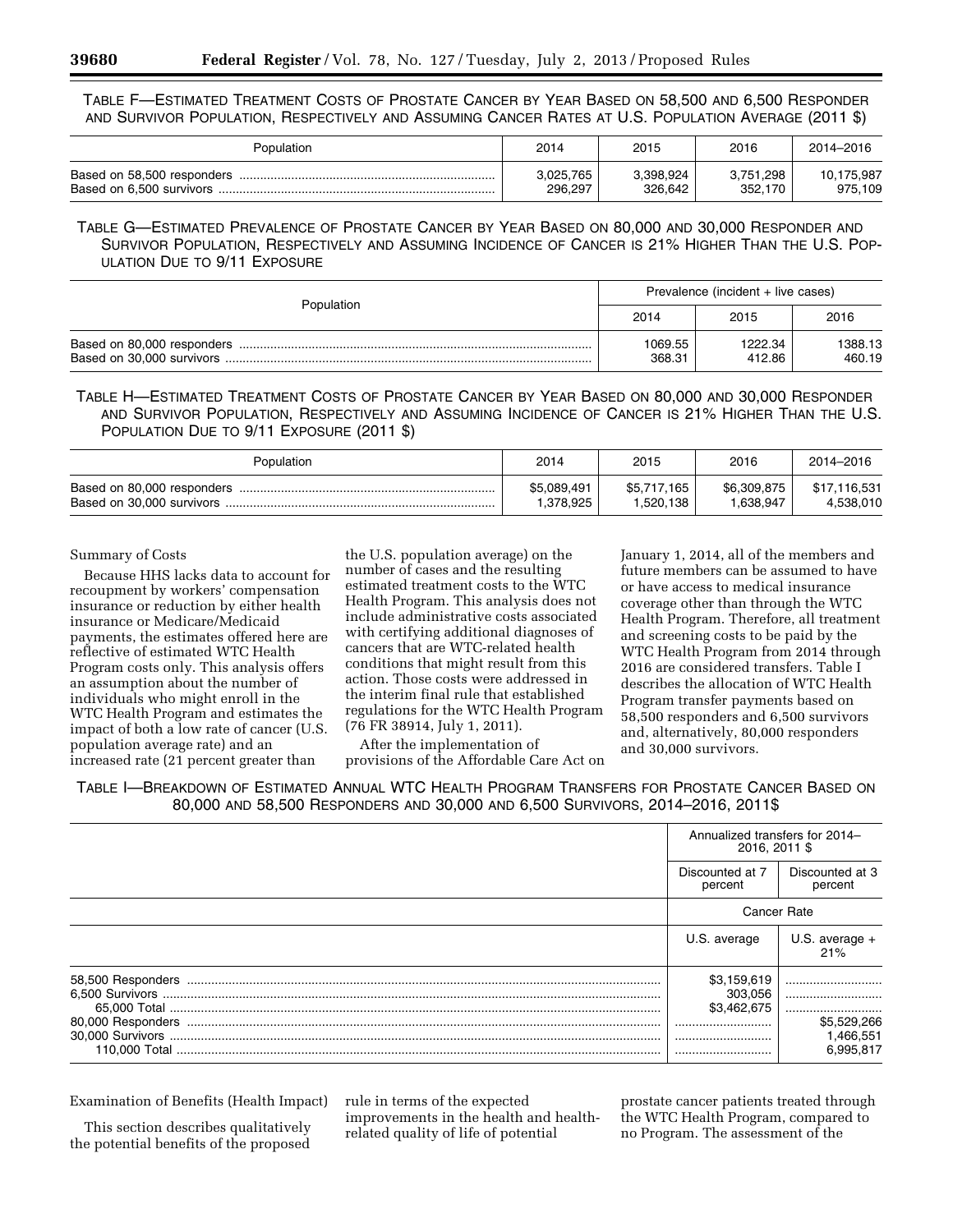health benefits for prostate cancer patients uses the number of expected cancer cases that was estimated in the cost analysis section.

The Administrator does not have information on the health of the population that may have experienced 9/11 exposures and is not currently enrolled in the WTC Health Program. In addition, the Administrator has only limited information about health insurance and health care services for prostate cancers potentially caused by 9/11 exposures and suffered by any population of responders and survivors, including responders and survivors currently enrolled in the WTC Health Program and responders and survivors not enrolled in the Program. For the purposes of this analysis, the Administrator assumes that broad trends on demographics and access to health insurance reported by the U.S. Census Bureau and health care services for cancer similar to those reported by Ward *et al.* 54 would apply to the population of general responders (those individuals who are not members of the FDNY and who meet the eligibility criteria in 42 CFR Part 88 for WTC responders) and survivors both within and outside the Program. For the purposes of this analysis, the Administrator assumes that access to health insurance and health care services for FDNY responders within and outside the Program would be equivalent because this population is overwhelmingly covered by employerbased health insurance.

Although the Administrator cannot quantify the benefits associated with the WTC Health Program, members with prostate cancer would have improved access to care and thereby the Program should produce better treatment outcomes than in its absence. Under other insurance plans, patients would have deductibles and copays, which impact access to care and particularly its timeliness.55 WTC Health Program members would have first-dollar coverage and hence are likely to seek care sooner when indicated, resulting in improved treatment outcomes.

# Limitations

The analysis presented here was limited by the dearth of verifiable data on the prostate cancer status of

responders and survivors who have yet to apply for enrollment in the WTC Health Program. Because of the limited data, the Administrator was not able to estimate benefits in terms of averted healthcare costs. Nor was the Administrator able to estimate administrative costs, or indirect costs, such as averted absenteeism, short and long-term disability, and productivity losses averted due to premature mortality.

#### *B. Regulatory Flexibility Act*

The Regulatory Flexibility Act (RFA), 5 U.S.C. 601 *et seq.,* requires each agency to consider the potential impact of its regulations on small entities including small businesses, small governmental units, and small not-forprofit organizations. The Administrator believes that this rule has ''no significant economic impact upon a substantial number of small entities'' within the meaning of the Regulatory Flexibility Act (5 U.S.C. 601 *et seq.*).

#### *C. Paperwork Reduction Act*

The Paperwork Reduction Act (PRA), 44 U.S.C. 3501 *et seq.,* requires an agency to invite public comment on, and to obtain OMB approval of, any regulation that requires 10 or more people to report information to the agency or to keep certain records. Data collection and recordkeeping requirements for the WTC Health Program are approved by OMB under ''World Trade Center Health Program Enrollment, Appeals & Reimbursement'' (OMB Control No. 0920–0891, exp. December 31, 2014). The Administrator has determined that no changes are needed to the information collection request already approved by OMB.

## *D. Small Business Regulatory Enforcement Fairness Act*

As required by Congress under the Small Business Regulatory Enforcement Fairness Act of 1996 (5 U.S.C. 801 *et seq.*), HHS will report the promulgation of this rule to Congress prior to its effective date.

# *E. Unfunded Mandates Reform Act of 1995*

Title II of the Unfunded Mandates Reform Act of 1995 (2 U.S.C. 1531 *et seq.*) directs agencies to assess the effects of Federal regulatory actions on State, local, and Tribal governments, and the private sector ''other than to the extent that such regulations incorporate requirements specifically set forth in law.'' For purposes of the Unfunded Mandates Reform Act, this proposed rule does not include any Federal mandate that may result in increased

annual expenditures in excess of \$100 million in 1995 dollars by State, local or Tribal governments in the aggregate, or by the private sector. However, the rule may result in an increase in the contribution made by New York City for treatment and monitoring, as required by Title XXXIII, § 3331(d)(2). For 2013, the inflation adjusted threshold is \$150 million.

# *F. Executive Order 12988 (Civil Justice)*

This proposed rule has been drafted and reviewed in accordance with Executive Order 12988, ''Civil Justice Reform,'' and will not unduly burden the Federal court system. This rule has been reviewed carefully to eliminate drafting errors and ambiguities.

# *G. Executive Order 13132 (Federalism)*

The Administrator has reviewed this proposed rule in accordance with Executive Order 13132 regarding federalism, and has determined that it does not have ''federalism implications.'' The rule does not ''have substantial direct effects on the States, on the relationship between the national government and the States, or on the distribution of power and responsibilities among the various levels of government.''

# *H. Executive Order 13045 (Protection of Children From Environmental Health Risks and Safety Risks)*

In accordance with Executive Order 13045, the Administrator has evaluated the environmental health and safety effects of this proposed rule on children. The Administrator has determined that the rule would have no environmental health and safety effect on children.

# *I. Executive Order 13211 (Actions Concerning Regulations That Significantly Affect Energy Supply, Distribution, or Use)*

In accordance with Executive Order 13211, the Administrator has evaluated the effects of this proposed rule on energy supply, distribution or use, and has determined that the rule will not have a significant adverse effect.

#### *J. Plain Writing Act of 2010*

Under Public Law 111–274 (October 13, 2010), executive Departments and Agencies are required to use plain language in documents that explain to the public how to comply with a requirement the Federal Government administers or enforces. The Administrator has attempted to use plain language in promulgating the proposed rule consistent with the Federal Plain Writing Act guidelines.

<sup>54</sup>Ward E, Halpern M, Schrag N, Cokkinides V, DeSantis C, Bandi P, Siegel R, Stewart A, Jemal A [2008]. Association of Insurance with Cancer Care Utilization and Outcomes. CA Cancer J Clin 58:9–

<sup>55</sup> Wharam JF, Galbraith AA, Kleinman KP, Soumerai SB, Ross-Degnan D, Landon BE. Cancer Screening before and after Switching to a High-Deductible Health Plan. Annals of Internal Medicine. 2008 May;148(9):647–655.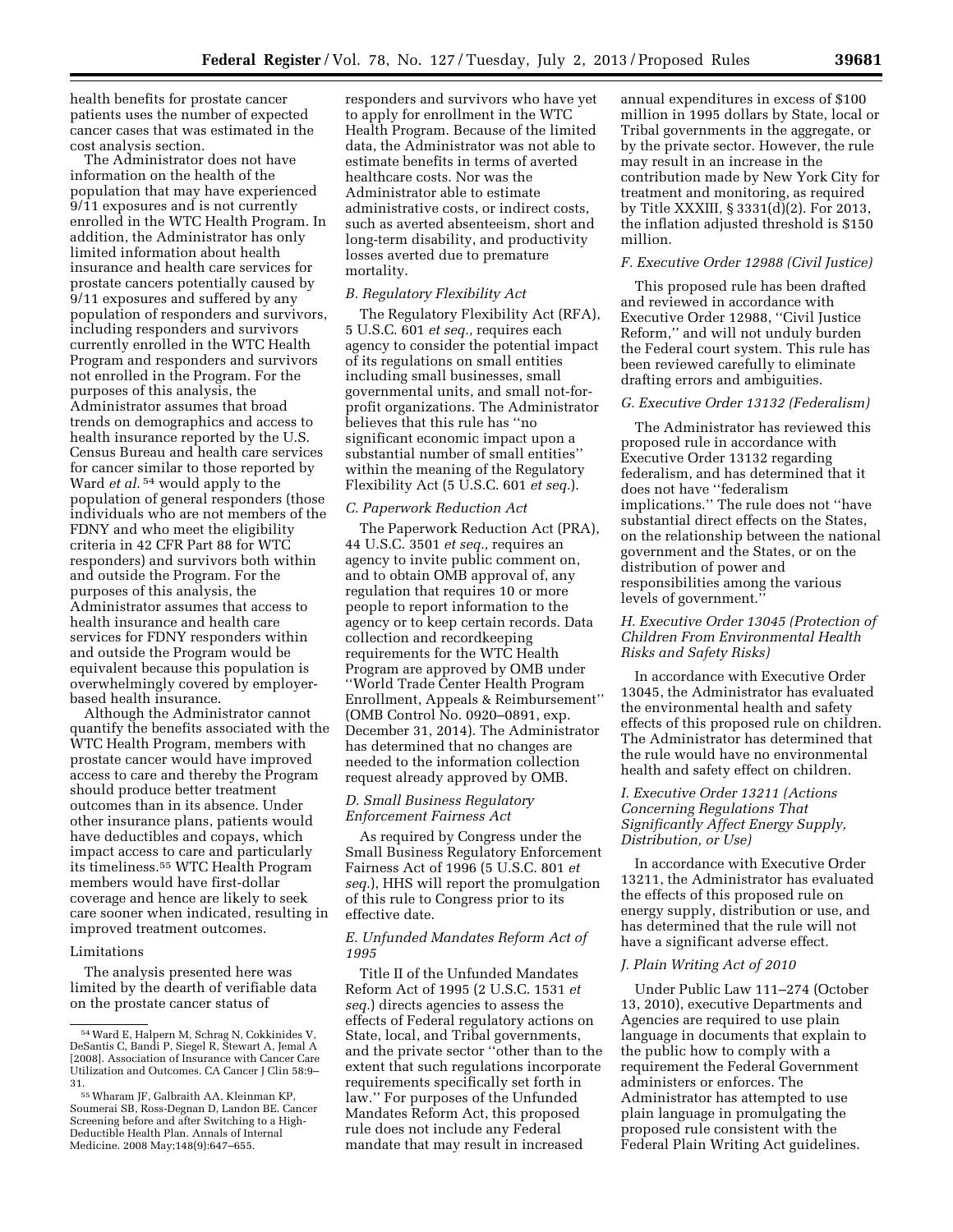≡

# **Proposed Rule**

# **List of Subjects in 42 CFR Part 88:**

Aerodigestive disorders, Appeal procedures, Cancer, Health care, Mental health conditions, Musculoskeletal disorders, Respiratory and pulmonary diseases.

For the reasons discussed in the preamble, the Department of Health and Human Services proposes to amend 42 CFR Part 88 as follows:

# **PART 88—WORLD TRADE CENTER HEALTH PROGRAM**

■ 1. The authority citation for Part 88 continues to read as follows:

**Authority:** 42 U.S.C. 300mm–300mm–61, Pub. L. 111–347, 124 Stat. 3623.

■ 2. In § 88.1, the under the definition ''List of WTC-related health conditions'', following paragraph (4), revise Table 1 to read as follows:

## **§ 88.1 Definitions.**

\* \* \* \* \*

List of WTC-related health conditions  $\stackrel{*}{\text{*}}$   $\stackrel{*}{\text{*}}$ \* \* \*

(4) \* \* \*

**BILLING CODE 4150–28–P**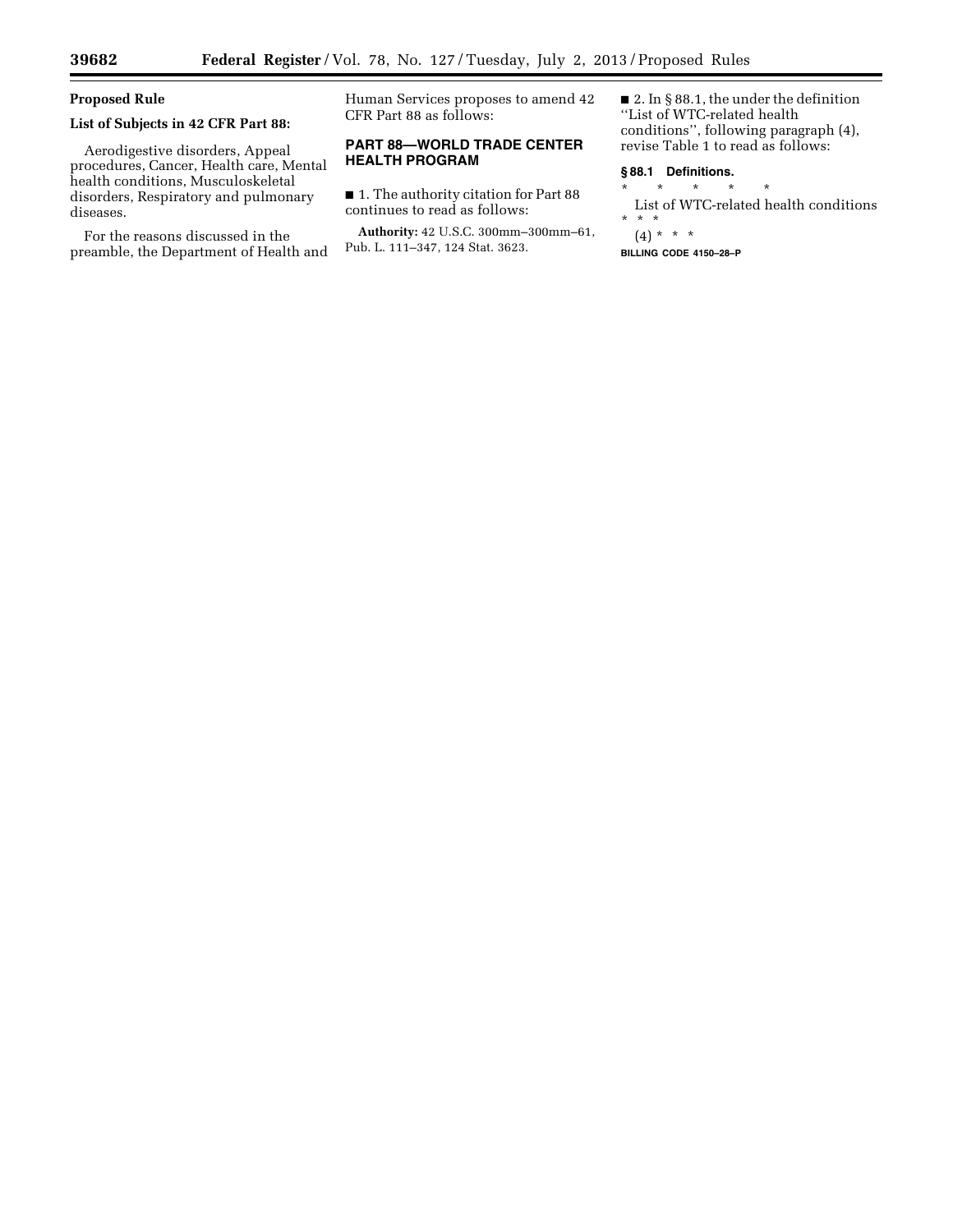# Table 1 -- List of types of cancer included in the List of WTC-Related Health Conditions

| Region                 | <b>Type of Cancer</b>                                             | $ICD-101$         | ICD-9 <sup>4</sup> |
|------------------------|-------------------------------------------------------------------|-------------------|--------------------|
| <b>Head &amp; Neck</b> | Malignant neoplasm of lip                                         | C <sub>0</sub>    | 140                |
|                        | External upper lip                                                | C <sub>00.0</sub> | 140.0              |
|                        | ٠                                                                 | $\bullet$         | $\bullet$          |
|                        | External lower lip                                                | COO.1             | 140.1              |
|                        | ٠                                                                 | ٠                 | ٠                  |
|                        | External lip, unspecified                                         | COO.2             | 140.9              |
|                        | ٠                                                                 | $\bullet$         | ٠                  |
|                        | Upper lip, inner aspect                                           | COO.3             | 140.3              |
|                        | ۰                                                                 | $\bullet$         | ٠                  |
|                        | Lower lip, inner aspect                                           | COO.4             | 140.4              |
|                        | ٠                                                                 | ٠                 | $\bullet$          |
|                        | Lip, unspecified, inner aspect                                    | C <sub>00.5</sub> | 140.5              |
|                        | ٠                                                                 | ٠                 | ٠                  |
|                        | Commissure of lip                                                 | COO.6             | 140.6              |
|                        | ٠                                                                 | $\bullet$         | ٠                  |
|                        | Overlapping lesion of lip                                         | COO.8             | 140.8              |
|                        | ٠                                                                 | $\bullet$         | $\bullet$          |
|                        | Lip, unspecified                                                  | C00.9             | 140.9              |
|                        | ٠                                                                 | $\bullet$         | $\bullet$          |
|                        | Malignant neoplasm of base of tongue                              | CO <sub>1</sub>   | 141.0              |
|                        | Malignant neoplasm of other and unspecified parts of tongue       | CO <sub>2</sub>   | 141.1-141.9        |
|                        | Dorsal surface of tongue                                          | CO <sub>2.0</sub> | 141.1              |
|                        | ٠                                                                 | ٠                 | $\bullet$          |
|                        | Border of tongue                                                  | CO <sub>2.1</sub> | 141.2              |
|                        | $\bullet$                                                         | ٠                 | ٠                  |
|                        | Ventral surface of tongue                                         | CO <sub>2.2</sub> | 141.3              |
|                        | $\bullet$                                                         | ٠                 | ٠                  |
|                        | Anterior two-thirds of tongue, part unspecified                   | CO <sub>2.3</sub> | 141.4              |
|                        | ٠                                                                 | ٠                 | $\bullet$          |
|                        | Lingual tonsil                                                    | CO <sub>2.4</sub> | 141.6              |
|                        | ٠                                                                 | $\bullet$         | ٠                  |
|                        | Overlapping lesion of tongue                                      | CO <sub>2.8</sub> | 141.5, 141.8       |
|                        | $\bullet$                                                         | $\bullet$         | $\bullet$          |
|                        | Tongue, unspecified                                               | CO <sub>2.9</sub> | 141.9              |
|                        | $\bullet$                                                         | $\bullet$         | $\bullet$          |
|                        | Malignant neoplasm of parotid gland                               | <b>CO7</b>        | 142.0              |
|                        | Malignant neoplasm of other and unspecified major salivary glands | C <sub>08</sub>   | 142.1-142.9        |
|                        | Submandibular gland                                               | CO8.0             | 142.1              |
|                        | $\bullet$                                                         | $\bullet$         | $\bullet$          |
|                        | Sublingual gland                                                  | CO8.1             | 142.2              |
|                        | ٠                                                                 | ٠                 | ٠                  |
|                        | Overlapping lesion of major salivary glands                       | CO8.8             | $\bullet$          |
|                        | ٠                                                                 | $\bullet$         | 142.8              |
|                        | Major salivary gland, unspecified                                 | C08.9             | 142.9              |
|                        | ٠                                                                 | ٠                 | ٠                  |
|                        | Malignant neoplasm of floor of mouth                              | <b>CO4</b>        | 144                |
|                        | Anterior floor of mouth                                           | CO4.0             | 144.0              |
|                        | ٠                                                                 | $\bullet$         | $\bullet$          |
|                        | Lateral floor of mouth                                            | CO4.1             | 144.1              |
|                        | ٠                                                                 | $\bullet$         | $\bullet$          |
|                        | Overlapping lesion of floor of mouth                              | $\bullet$         | 144.8              |
|                        | ٠                                                                 | CO4.8             | $\bullet$          |
|                        | Floor of mouth, unspecified                                       | C04.9             | $\bullet$          |
|                        | $\bullet$                                                         | $\bullet$         | 144.9              |
|                        | Malignant neoplasm of gum                                         | CO <sub>3</sub>   | 143                |
|                        | Upper gum                                                         | CO3.0             | 143.0              |
|                        | $\bullet$                                                         | $\bullet$         | $\bullet$          |
|                        | Lower gum                                                         | C <sub>03.1</sub> | 143.1              |
|                        | ٠                                                                 | $\bullet$         | $\bullet$          |
|                        | Gum, unspecified                                                  | CO3.9             | 143.8-143.9        |
|                        | ٠                                                                 | $\bullet$         | ٠                  |
|                        | Malignant neoplasm of palate                                      | CO <sub>5</sub>   | 145.2-145.5        |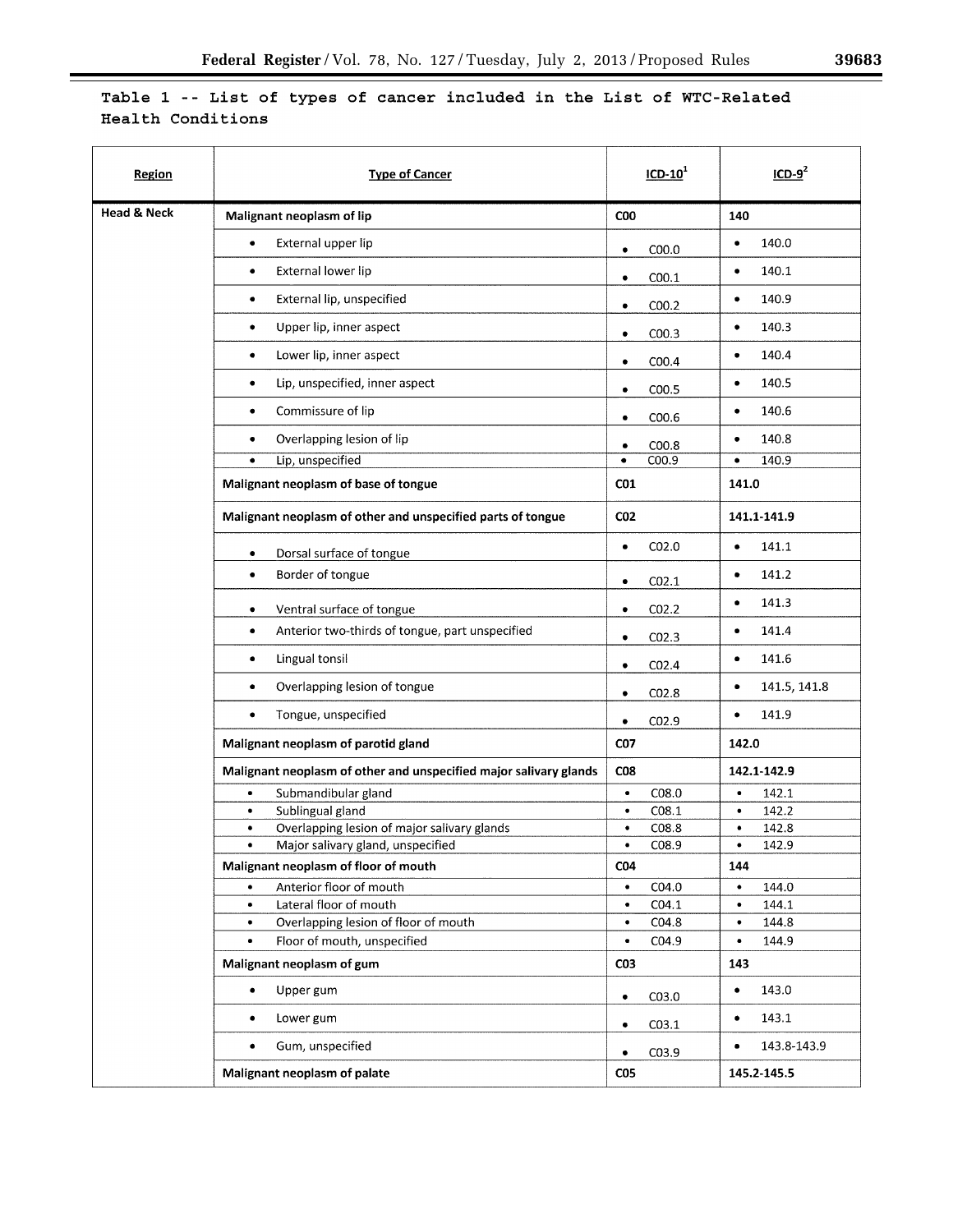Ξ

| Hard palate                                                                | C <sub>05.0</sub>  | 145.2                             |
|----------------------------------------------------------------------------|--------------------|-----------------------------------|
| $\bullet$                                                                  | ٠                  | ٠                                 |
| Soft palate<br>$\bullet$                                                   | CO <sub>5.1</sub>  | 145.3<br>٠                        |
| Uvula                                                                      | CO <sub>5.2</sub>  | 145.4                             |
| ٠                                                                          | ٠                  | ٠                                 |
| Overlapping lesion of palate                                               | CO <sub>5.8</sub>  | 145.5                             |
| $\bullet$                                                                  | ٠                  | ٠                                 |
| Palate, unspecified<br>$\bullet$                                           | CO <sub>5.9</sub>  | 145.5<br>٠                        |
| Malignant neoplasm of other and unspecified parts of mouth                 | C06                | 145.0-145.1 145.6,<br>145.8-145.9 |
| Cheek mucosa                                                               | C06.0              | 145.0                             |
| ٠                                                                          | ٠                  | ٠                                 |
| Vestibule of mouth                                                         | CO6.1              | 145.1                             |
| ۰                                                                          | ٠                  | $\bullet$                         |
| Retromolar area                                                            | CO6.2              | 145.6                             |
| $\bullet$                                                                  | $\bullet$          | ٠                                 |
| Overlapping lesion of other and unspecified parts of<br>$\bullet$<br>mouth | CO6.8<br>$\bullet$ | 145.8<br>٠                        |
| Mouth, unspecified                                                         | C06.9              | 145.9                             |
| ٠                                                                          | ۰                  | ٠                                 |
| Malignant neoplasm of tonsil                                               | CO9                | 146.0-146.2                       |
| Tonsillar fossa                                                            | C09.0              | 146.1                             |
| $\bullet$                                                                  | ٠                  | ٠                                 |
| Tonsillar pillar (anterior)(posterior)                                     | CO9.1              | 146.2                             |
| $\bullet$                                                                  | $\bullet$          | ٠                                 |
| Overlapping lesion of tonsil                                               | CO9.8              | 146.0                             |
| ٠                                                                          | ٠                  | ٠                                 |
| Tonsil, unspecified                                                        | C09.9              | 146.0                             |
| $\bullet$                                                                  | $\bullet$          | ٠                                 |
| Malignant neoplasm of oropharynx                                           | C10                | 146.3-146.9                       |
| Vallecula                                                                  | C10.0              | 146.3                             |
| $\bullet$                                                                  | $\bullet$          | ٠                                 |
| Anterior surface of epiglottis                                             | C10.1              | 146.4                             |
| ٠                                                                          | $\bullet$          | ٠                                 |
| Lateral wall of oropharynx                                                 | C10.2              | 146.6                             |
| ٠                                                                          | $\bullet$          | ٠                                 |
| Posterior wall of oropharynx                                               | C10.3              | 146.7                             |
| ٠                                                                          | $\bullet$          | ٠                                 |
| <b>Branchial cleft</b>                                                     | C10.4              | 146.8                             |
| ٠                                                                          | $\bullet$          | ٠                                 |
| Overlapping lesion of oropharynx                                           | C10.8              | 146.5, 146.8                      |
| ۰                                                                          | ٠                  | ٠                                 |
| Oropharynx, unspecified<br>٠                                               | C10.9              | 146.9<br>٠                        |
| Malignant neoplasm of nasopharynx                                          | C11                | 147                               |
| Superior wall of nasopharynx                                               | C11.0              | 147.0                             |
| ٠                                                                          | ٠                  | ٠                                 |
| Posterior wall of nasopharynx                                              | C11.1              | 147.1                             |
| ٠                                                                          | ٠                  | ٠                                 |
| Lateral wall of nasopharynx                                                | C11.2              | 147.2                             |
| $\bullet$                                                                  | $\bullet$          | ٠                                 |
| Anterior wall of nasopharynx                                               | C11.3              | 147.3                             |
| $\bullet$                                                                  | ٠                  | ٠                                 |
| Overlapping lesion of nasopharynx                                          | C11.8              | 147.8                             |
| ٠                                                                          | ٠                  | ٠                                 |
| Nasopharynx, unspecified                                                   | C11.9              | 147.9                             |
| $\bullet$                                                                  | $\bullet$          | $\bullet$                         |
| Malignant neoplasm of piriform sinus                                       | C12                | 148.1                             |
| Malignant neoplasm of hypopharynx                                          | C13                | 148.0, 148.2-148.9                |
| Postcricoid region                                                         | C13.0              | 148.0                             |
| $\bullet$                                                                  | $\bullet$          | $\bullet$                         |
| Aryepiglottic fold, hypopharyngeal aspect                                  | C13.1              | 148.2                             |
| ٠                                                                          | ٠                  | ٠                                 |
| Posterior wall of hypopharynx                                              | C13.2              | 148.3                             |
| $\bullet$                                                                  | ٠                  | ٠                                 |
| Overlapping lesion of hypopharynx                                          | C13.8              | 148.8                             |
| ٠                                                                          | ٠                  | ٠                                 |
| Hypopharynx, unspecified                                                   | C13.9              | 148.9                             |
| $\bullet$                                                                  | $\bullet$          | ٠                                 |
|                                                                            |                    |                                   |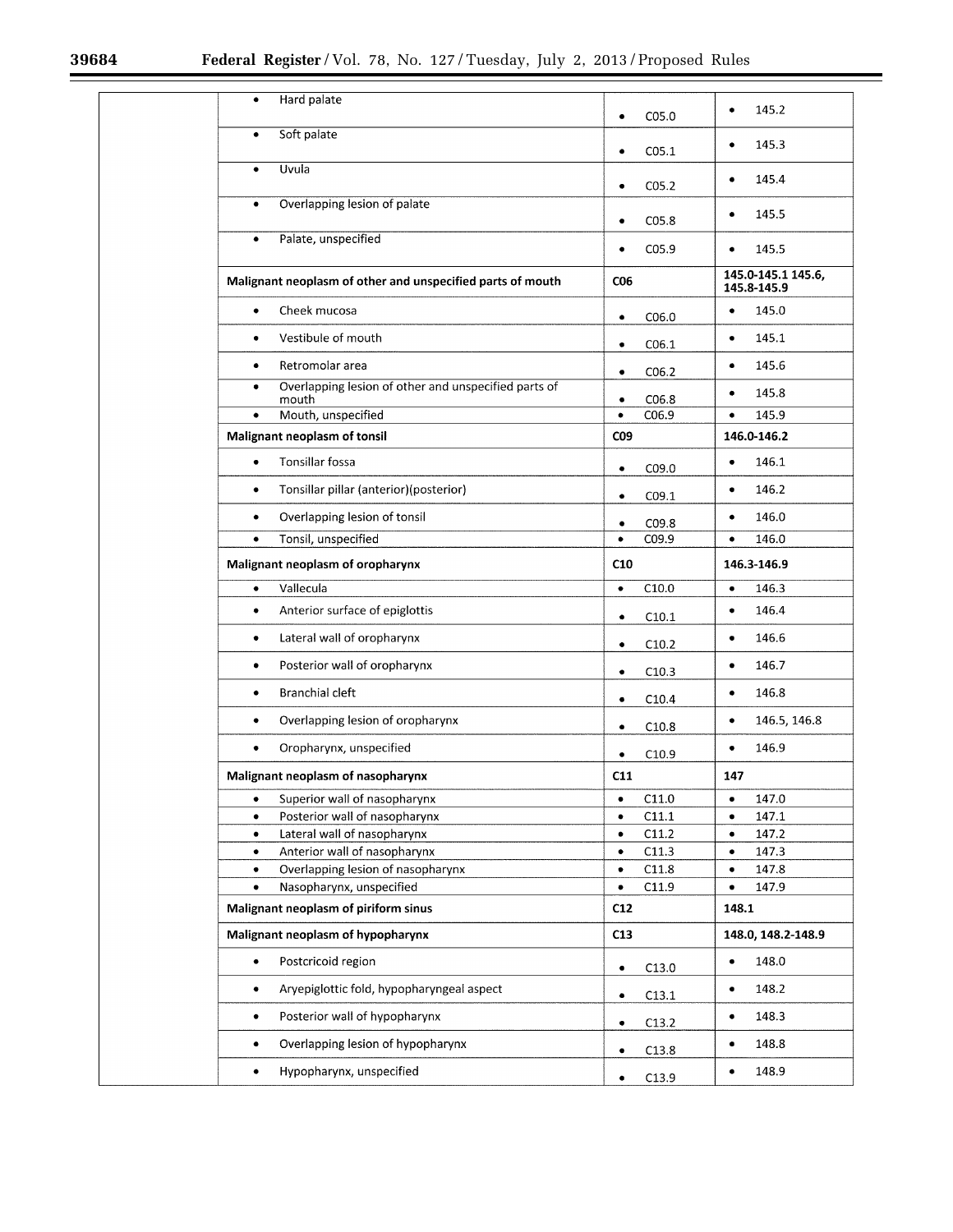|                  | Malignant neoplasms of other and ill-defined conditions in the lip,<br>oral cavity and pharynx | C <sub>14</sub>    | 149          |
|------------------|------------------------------------------------------------------------------------------------|--------------------|--------------|
|                  | Pharynx, unspecified                                                                           | C14.0              | 149.0        |
|                  | $\bullet$                                                                                      | $\bullet$          | $\bullet$    |
|                  | Waldever's ring                                                                                | C14.2              | 149.1        |
|                  | ٠                                                                                              | $\bullet$          | ٠            |
|                  | Overlapping lesion of lip, oral cavity and pharynx                                             | C14.8              | 149.8, 149.9 |
|                  | $\bullet$                                                                                      | $\bullet$          | $\bullet$    |
|                  | Malignant neoplasm of nasal cavity                                                             | C30.0              | 160.0        |
|                  | Malignant neoplasm of accessory sinuses                                                        | C <sub>31</sub>    | 160.2-160.9  |
|                  | Maxillary sinus                                                                                | $\bullet$          | 160.2        |
|                  | $\bullet$                                                                                      | C31.0              | $\bullet$    |
|                  | Ethmoidal sinus                                                                                | C31.1              | 160.3        |
|                  | $\bullet$                                                                                      | $\bullet$          | $\bullet$    |
|                  | Frontal sinus                                                                                  | C31.2              | 160.4        |
|                  | $\bullet$                                                                                      | $\bullet$          | $\bullet$    |
|                  | Sphenoidal sinus                                                                               | C31.3              | 160.5        |
|                  | $\bullet$                                                                                      | $\bullet$          | $\bullet$    |
|                  | Overlapping lesion of accessory sinuses                                                        | C31.8              | 160.8        |
|                  | ٠                                                                                              | $\bullet$          | $\bullet$    |
|                  | Accessory sinus, unspecified                                                                   | C31.9              | 160.9        |
|                  | $\bullet$                                                                                      | $\bullet$          | $\bullet$    |
|                  | Malignant neoplasm of larynx                                                                   | C <sub>32</sub>    | 161          |
|                  | Glottis                                                                                        | C32.0              | 161.0        |
|                  | ۰                                                                                              | $\bullet$          | $\bullet$    |
|                  | Supraglottis                                                                                   | C32.1              | 161.1        |
|                  | ٠                                                                                              | $\bullet$          | $\bullet$    |
|                  | Subglottis                                                                                     | C32.2              | 161.2        |
|                  | $\bullet$                                                                                      | $\bullet$          | $\bullet$    |
|                  | Laryngeal cartilage                                                                            | C32.3              | 161.3        |
|                  | $\bullet$                                                                                      | $\bullet$          | $\bullet$    |
|                  | Overlapping lesion of larynx                                                                   | C32.8              | 161.8        |
|                  | $\bullet$                                                                                      | $\bullet$          | $\bullet$    |
|                  |                                                                                                |                    |              |
|                  | Larvnx, unspecified                                                                            | C32.9              | 161.9        |
|                  | $\bullet$                                                                                      | $\bullet$          | $\bullet$    |
| Digestive System | Malignant neoplasm of the esophagus                                                            | C15                | 150          |
|                  | Cervical part of esophagus                                                                     | C15.0              | 150.0        |
|                  | $\bullet$                                                                                      | $\bullet$          | $\bullet$    |
|                  | Thoracic part of esophagus                                                                     | C15.1              | 150.1        |
|                  | ٠                                                                                              | $\bullet$          | $\bullet$    |
|                  | Abdominal part of esophagus                                                                    | C15.2              | 150.2        |
|                  | ۰                                                                                              | $\bullet$          | $\bullet$    |
|                  | Upper third of esophagus                                                                       | C15.3              | 150.3        |
|                  | $\bullet$                                                                                      | $\bullet$          | $\bullet$    |
|                  | Middle third of esophagus                                                                      | C15.4              | 150.4        |
|                  | $\bullet$                                                                                      | $\bullet$          | $\bullet$    |
|                  | Lower third of esophagus                                                                       | C15.5              | 150.5        |
|                  | $\bullet$                                                                                      | $\bullet$          | $\bullet$    |
|                  | Overlapping lesion of esophagus                                                                | C15.8              | 150.8        |
|                  | $\bullet$                                                                                      | $\bullet$          | $\bullet$    |
|                  | Esophagus, unspecified                                                                         | C15.9              | 150.9        |
|                  | $\bullet$                                                                                      | $\bullet$          | $\bullet$    |
|                  | Malignant neoplasm of the stomach                                                              | C <sub>16</sub>    | 151          |
|                  | Cardia                                                                                         | C16.0              | 151.0        |
|                  | ٠                                                                                              | $\bullet$          | $\bullet$    |
|                  | Fundus of stomach                                                                              | C16.1              | 151.3        |
|                  | ٠                                                                                              | $\bullet$          | $\bullet$    |
|                  | Body of stomach                                                                                | C16.2              | 151.4        |
|                  | ٠                                                                                              | $\bullet$          | $\bullet$    |
|                  | Pyloric antrum                                                                                 | C16.3              | 151.2        |
|                  | ٠                                                                                              | ۰                  | ٠            |
|                  | Pylorus                                                                                        | C16.4              | 151.1        |
|                  | Lesser curvature of stomach, unspecified                                                       | C <sub>16.5</sub>  | 151.5        |
|                  | ٠                                                                                              | ٠                  | $\bullet$    |
|                  | Greater curvature of stomach, unspecified                                                      | C16.6              | 151.6        |
|                  | ٠                                                                                              | $\bullet$          | $\bullet$    |
|                  | Overlapping lesion of stomach                                                                  | C16.8              | 151.8        |
|                  | ٠                                                                                              | $\bullet$          | $\bullet$    |
|                  | Stomach, unspecified                                                                           | C16.9              | 151.9        |
|                  | $\bullet$                                                                                      | $\bullet$          | $\bullet$    |
|                  | Malignant neoplasm of colon                                                                    | C18                | 153          |
|                  | Caecum                                                                                         | C18.0              | 153.4        |
|                  | $\bullet$                                                                                      | $\bullet$          | $\bullet$    |
|                  | Appendix                                                                                       | $\overline{C18.1}$ | 153.5        |
|                  | ٠                                                                                              | $\bullet$          | $\bullet$    |
|                  | Ascending colon                                                                                | C18.2              | 153.6        |
|                  | $\bullet$                                                                                      | $\bullet$          | $\bullet$    |
|                  | Hepatic flexure                                                                                | C18.3              | 153.0        |
|                  | $\bullet$                                                                                      | ٠                  | $\bullet$    |
|                  | Transverse colon                                                                               | C18.4              | 153.1        |
|                  | $\bullet$                                                                                      | $\bullet$          | $\bullet$    |
|                  | Splenic flexure                                                                                | C18.5              | 153.7        |
|                  | ٠                                                                                              | ٠                  | $\bullet$    |
|                  | Descending colon                                                                               | C18.6              | 153.2        |
|                  | ۰                                                                                              | ٠                  | $\bullet$    |
|                  | Sigmoid colon                                                                                  | C18.7              | 153.3        |
|                  | $\bullet$                                                                                      | ٠                  | $\bullet$    |
|                  | Overlapping lesion of colon                                                                    | C18.8              | 153.8        |
|                  | ٠                                                                                              | ٠                  | $\bullet$    |
|                  | Colon, unspecified                                                                             | C18.9              | 153.9        |
|                  | ٠                                                                                              | $\bullet$          | ٠            |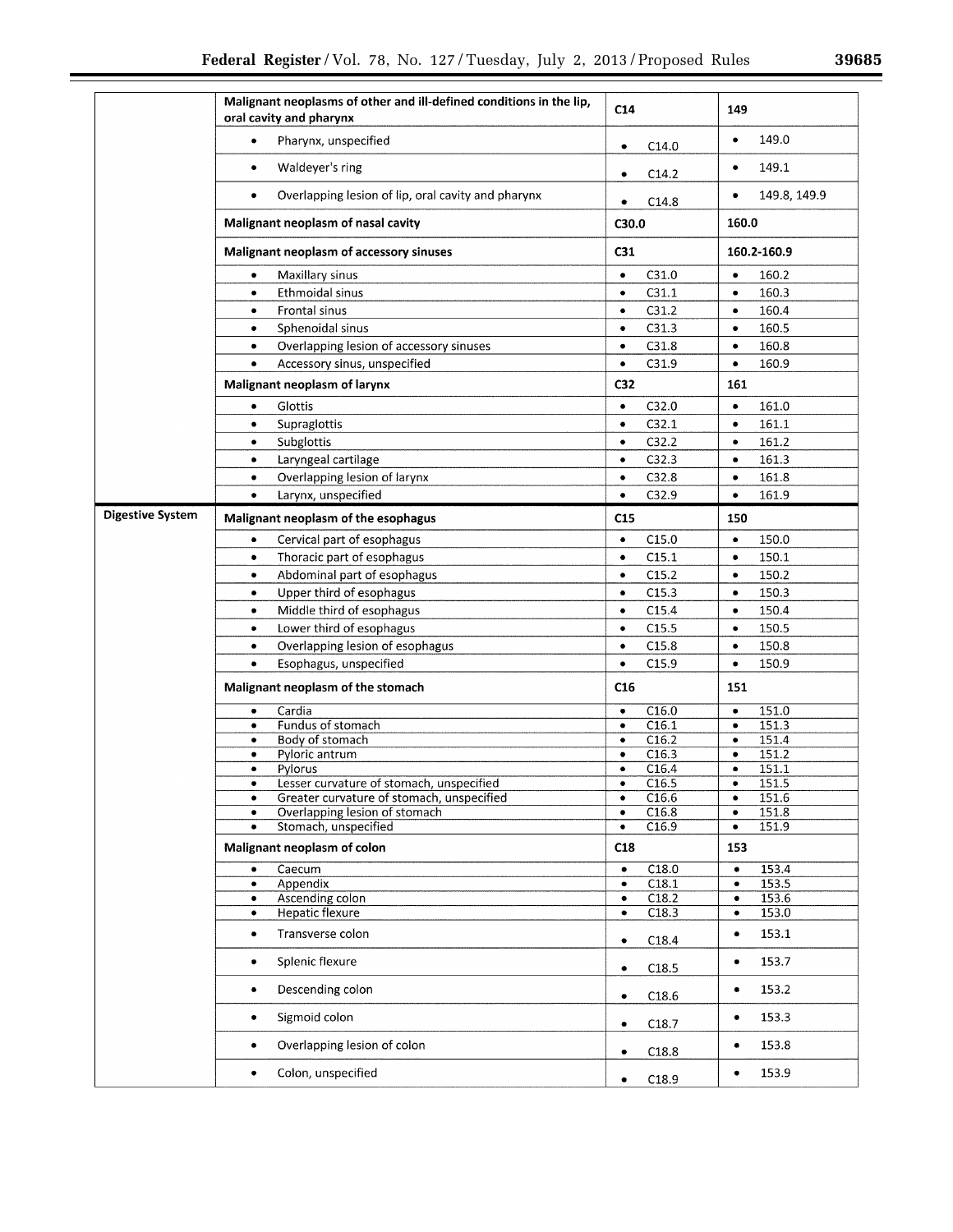▀

|                       | Malignant neoplasm of rectosigmoid junction                                                                    | C19                                      | 154.0                                                                                 |  |
|-----------------------|----------------------------------------------------------------------------------------------------------------|------------------------------------------|---------------------------------------------------------------------------------------|--|
|                       | Malignant neoplasm of rectum                                                                                   | C <sub>20</sub>                          | 154.1, 154.8                                                                          |  |
|                       | Malignant neoplasm of other and ill-defined digestive organs                                                   | C26.0, C26.8-<br>C <sub>26.9</sub>       | 159.0, 159.8, 159.9<br>159.0<br>$\bullet$<br>159.8<br>$\bullet$<br>159.9<br>$\bullet$ |  |
|                       | Intestinal tract, part unspecified<br>٠                                                                        | C <sub>26.0</sub><br>$\bullet$           |                                                                                       |  |
|                       | Overlapping lesion of digestive system<br>٠                                                                    | C26.8<br>$\bullet$                       |                                                                                       |  |
|                       | Ill-defined sites within the digestive system<br>٠<br>Malignant neoplasm of liver and intrahepatic bile ducts  | C26.9<br>$\bullet$<br>C <sub>22</sub>    | 155                                                                                   |  |
|                       |                                                                                                                |                                          |                                                                                       |  |
|                       | Liver cell carcinoma<br>٠<br>Intrahepatic bile duct carcinoma<br>$\bullet$                                     | C22.0<br>$\bullet$<br>C22.1<br>$\bullet$ | 155.0<br>$\bullet$<br>155.1<br>$\bullet$                                              |  |
|                       | Hepatoblastoma<br>$\bullet$                                                                                    | C22.2<br>$\bullet$                       | 155.0<br>$\bullet$                                                                    |  |
|                       | Angiosarcoma of liver<br>$\bullet$                                                                             | C <sub>22.3</sub><br>۰                   | 155.0<br>$\bullet$                                                                    |  |
|                       | Other sarcomas of liver<br>$\bullet$                                                                           | $\overline{C22.4}$<br>$\bullet$          | 155.0<br>$\bullet$<br>155.0                                                           |  |
|                       | Other specified carcinomas of liver<br>$\bullet$                                                               | C22.7<br>$\bullet$<br>$\bullet$          |                                                                                       |  |
|                       | Liver, unspecified<br>$\bullet$                                                                                | $\overline{C22.9}$<br>$\bullet$          | 155.2<br>$\bullet$                                                                    |  |
|                       | Malignant neoplasm of retroperitoneum and peritoneum                                                           | C48                                      | 158                                                                                   |  |
|                       | Retroperitoneum<br>۰                                                                                           | C48.0<br>$\bullet$                       | 158.0<br>$\bullet$                                                                    |  |
|                       | Specified parts of peritoneum<br>٠                                                                             | C48.1<br>$\bullet$                       | 158.8<br>$\bullet$                                                                    |  |
|                       | Peritoneum, unspecified<br>$\bullet$                                                                           | C48.2<br>۰                               | 158.9<br>$\bullet$                                                                    |  |
|                       | Overlapping lesion of retroperitoneum and peritoneum<br>$\bullet$                                              | C48.8<br>$\bullet$                       | 158.8<br>$\bullet$                                                                    |  |
| Respiratory<br>System | Malignant neoplasm of trachea                                                                                  | C <sub>33</sub>                          | 162.0                                                                                 |  |
|                       | Malignant neoplasm of bronchus and lung                                                                        | C <sub>34</sub>                          | 162.2-162.9                                                                           |  |
|                       | Main bronchus<br>٠                                                                                             | C34.0<br>$\bullet$                       | 162.2<br>$\bullet$                                                                    |  |
|                       | Upper lobe, bronchus or lung<br>٠                                                                              | C34.1<br>٠                               | 162.3<br>$\bullet$                                                                    |  |
|                       | Middle lobe, bronchus or lung<br>٠                                                                             | C34.2<br>٠                               | 162.4<br>٠                                                                            |  |
|                       | Lower lobe, bronchus or lung<br>٠                                                                              | C <sub>34.3</sub><br>$\bullet$           | 162.5<br>$\bullet$                                                                    |  |
|                       | Overlapping lesion of bronchus and lung<br>۰                                                                   | C34.8<br>$\bullet$                       | 162.8<br>$\bullet$                                                                    |  |
|                       | Bronchus or lung, unspecified                                                                                  | C34.9<br>٠                               | 162.9<br>$\bullet$                                                                    |  |
|                       | Malignant neoplasm of heart, mediastinum and pleura                                                            | C38                                      | 164.1-164.9, 163                                                                      |  |
|                       | Heart<br>$\bullet$                                                                                             | C38.0                                    | ٠<br>164.1                                                                            |  |
|                       | Anterior mediastinum<br>٠                                                                                      | C38.1<br>$\bullet$                       | 164.2<br>$\bullet$                                                                    |  |
|                       | Posterior mediastinum<br>٠                                                                                     | C38.2<br>٠                               | 164.3<br>٠                                                                            |  |
|                       | Mediastinum, part unspecified<br>$\bullet$                                                                     | C38.3<br>٠                               | 164.9<br>$\bullet$                                                                    |  |
|                       | Pleura<br>٠                                                                                                    | C <sub>38.4</sub><br>٠                   | 163.0-163.9<br>٠                                                                      |  |
|                       | Overlapping lesion of heart, mediastinum and pleura                                                            | C38.8<br>$\bullet$                       | 164.8<br>$\bullet$                                                                    |  |
|                       | Malignant neoplasm of other and ill-defined sites in the respiratory<br>C39<br>system and intrathoracic organs |                                          | 165                                                                                   |  |
|                       | Upper respiratory tract, part unspecified<br>$\bullet$                                                         | C39.0<br>$\bullet$                       | 165.0<br>$\bullet$                                                                    |  |
|                       | Overlapping lesion of respiratory and intrathoracic organs<br>$\bullet$                                        | C39.8<br>$\bullet$                       | 165.8<br>$\bullet$                                                                    |  |
|                       | III-defined sites within the respiratory system<br>$\bullet$                                                   | C39.9<br>$\bullet$                       | 165.9<br>$\bullet$                                                                    |  |
| Mesothelium           |                                                                                                                |                                          |                                                                                       |  |
|                       | Mesothelioma                                                                                                   | C45                                      | 158.8, 163.9, 164.1                                                                   |  |

 $\equiv$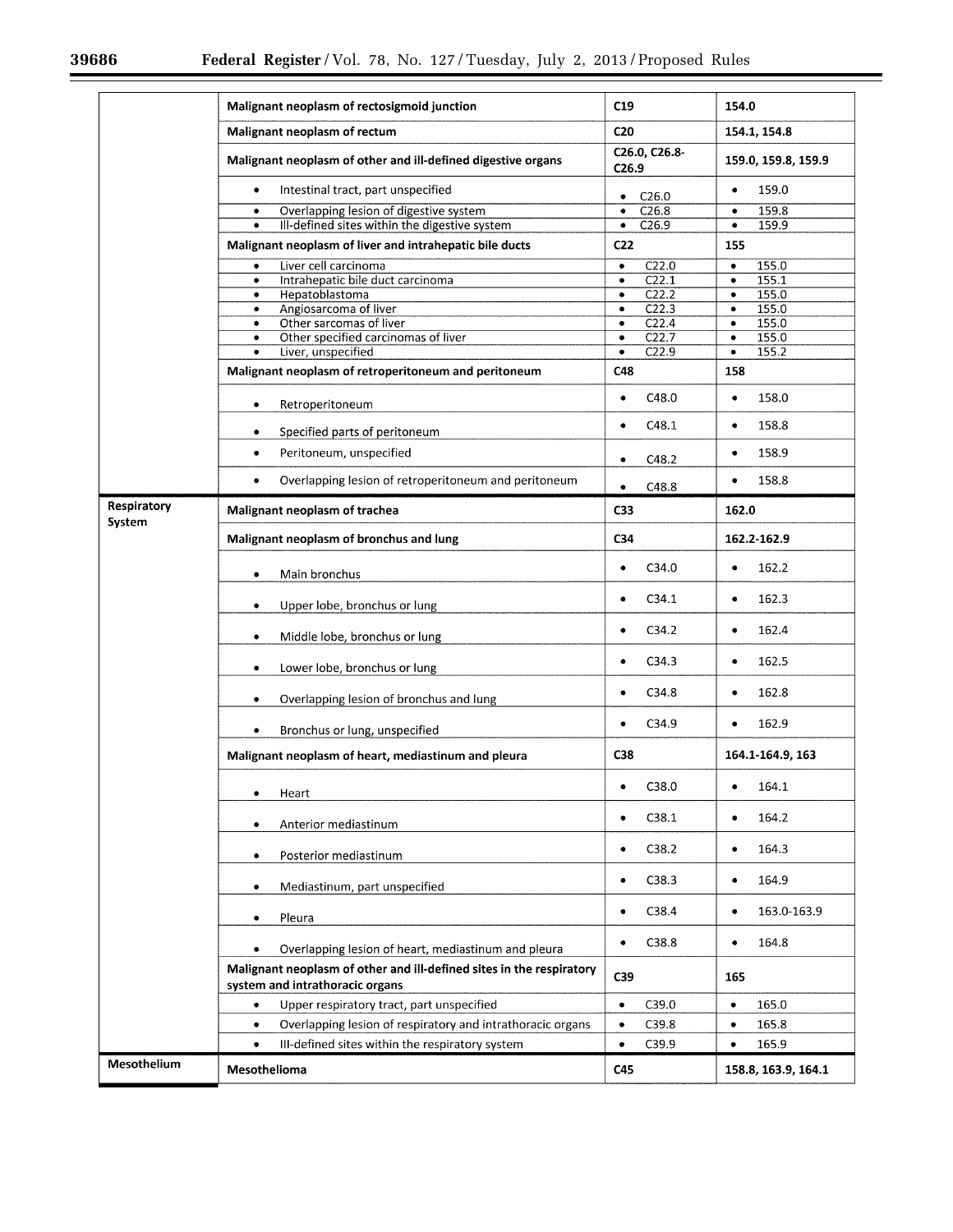÷.

|                         | Mesothelioma of pleura                                                               | C45.0                           | 163.9                           |
|-------------------------|--------------------------------------------------------------------------------------|---------------------------------|---------------------------------|
|                         | ٠                                                                                    | ٠                               | $\bullet$                       |
|                         | Mesothelioma of peritoneum                                                           | C45.1                           | 158.8                           |
|                         | ٠                                                                                    | $\bullet$                       | $\bullet$                       |
|                         | Mesothelioma of pericardium                                                          | C45.2                           | 164.1                           |
|                         | $\bullet$                                                                            | $\bullet$                       | $\bullet$                       |
|                         | Mesothelioma of other sites<br>$\bullet$                                             | C45.7<br>$\bullet$              | No Code                         |
|                         | Mesothelioma, unspecified<br>$\bullet$                                               | C45.9<br>$\bullet$              | No Code                         |
| <b>Soft Tissue</b>      | Malignant neoplasm of peripheral nerves and autonomic nervous<br>system              | C47                             | 171                             |
|                         | Peripheral nerves of head, face and neck                                             | C47.0                           | 171.0                           |
|                         | $\bullet$                                                                            | $\bullet$                       | $\bullet$                       |
|                         | Peripheral nerves of upper limb, including shoulder                                  | C47.1                           | 171.2                           |
|                         | ٠                                                                                    | $\bullet$                       | $\bullet$                       |
|                         | Peripheral nerves of lower limb, including hip                                       | C47.2                           | 171.3                           |
|                         | $\bullet$                                                                            | ٠                               | $\bullet$                       |
|                         | Peripheral nerves of thorax                                                          | C47.3                           | 171.4                           |
|                         | ٠                                                                                    | ٠                               | ٠                               |
|                         | Peripheral nerves of abdomen                                                         | C47.4                           | 171.5                           |
|                         | $\bullet$                                                                            | $\bullet$                       | $\bullet$                       |
|                         | Peripheral nerves of pelvis                                                          | C47.5                           | 171.6                           |
|                         | $\bullet$                                                                            | $\bullet$                       | $\bullet$                       |
|                         | Peripheral nerves of trunk, unspecified                                              | C47.6                           | 171.7                           |
|                         | $\bullet$                                                                            | $\bullet$                       | ٠                               |
|                         | Overlapping lesion of peripheral nerves and autonomic<br>$\bullet$<br>nervous system | C47.8<br>$\bullet$              | 171.8<br>٠                      |
|                         | Peripheral nerves and autonomic nervous system,<br>٠<br>unspecified                  | C47.9<br>٠                      | 171.9<br>$\bullet$              |
|                         | Malignant neoplasm of other connective and soft tissue                               | C49                             | 171                             |
|                         | Connective and soft tissue of head, face and neck                                    | C49.0                           | 171.0                           |
|                         | $\bullet$                                                                            | $\bullet$                       | $\bullet$                       |
|                         | Connective and soft tissue of upper limb, including<br>٠<br>shoulder                 | C49.1<br>$\bullet$              | 171.2<br>٠                      |
|                         | Connective and soft tissue of lower limb, including hip                              | C49.2                           | 171.3                           |
|                         | $\bullet$                                                                            | $\bullet$                       | $\bullet$                       |
|                         | Connective and soft tissue of thorax<br>$\bullet$                                    | C49.3<br>٠                      | 171.4<br>$\bullet$              |
|                         | Connective and soft tissue of abdomen<br>$\bullet$                                   | C49.4<br>٠                      | 171.5<br>$\bullet$              |
|                         | Connective and soft tissue of pelvis<br>$\bullet$                                    | C49.5<br>٠                      | 171.6<br>$\bullet$              |
|                         | Connective and soft tissue of trunk, unspecified<br>٠                                | C49.6<br>٠                      | 171.7<br>۰                      |
|                         | Overlapping lesion of connective and soft tissue<br>٠                                | C49.8<br>٠                      | 171.8<br>٠                      |
|                         | Connective and soft tissue, unspecified                                              | C49.9                           | 171.9                           |
|                         | $\bullet$                                                                            | ٠                               | ٠                               |
| Skin (Non-<br>Melanoma) | Other malignant neoplasms of skin                                                    | C44                             | 173                             |
|                         | Skin of lip                                                                          | C44.0                           | 173.0                           |
|                         | ٠                                                                                    | ٠                               | ٠                               |
|                         | Skin of eyelid, including canthus                                                    | C44.1                           | 173.1<br>٠                      |
|                         | Skin of ear and external auricular canal<br>$\bullet$                                | C44.2<br>$\bullet$<br>C44.3     | 173.2<br>$\bullet$<br>173.3     |
|                         | Skin of other and unspecified parts of face<br>٠<br>Skin of scalp and neck<br>٠      | $\bullet$<br>C44.4<br>$\bullet$ | $\bullet$<br>173.4<br>$\bullet$ |
|                         | Skin of trunk                                                                        | C44.5                           | 173.5                           |
|                         | ٠                                                                                    | $\bullet$                       | $\bullet$                       |
|                         | Skin of upper limb, including shoulder                                               | C44.6                           | 173.6                           |
|                         | ٠                                                                                    | ٠                               | $\bullet$                       |
|                         | Skin of lower limb, including hip                                                    | C44.7                           | 173.7                           |
|                         | ٠                                                                                    | $\bullet$                       | $\bullet$                       |
|                         | Overlapping lesion of skin                                                           | C44.8                           | 173.8                           |
|                         | ٠                                                                                    | $\bullet$                       | $\bullet$                       |
|                         | Malignant neoplasm of skin, unspecified<br>$\bullet$                                 | C44.9<br>$\bullet$              | 173.9<br>$\bullet$              |
|                         | Scrotum                                                                              | C63.2                           | 187.7                           |
| Melanoma                | Malignant melanoma of skin                                                           | C43                             | 172                             |
|                         | Malignant melanoma of lip                                                            | C43.0<br>٠                      | 172.0<br>٠                      |
|                         | Malignant melanoma of eyelid, including canthus                                      | C43.1                           | 172.1                           |
|                         | $\bullet$                                                                            | $\bullet$                       | $\bullet$                       |
|                         | Malignant melanoma of ear and external auricular canal                               | C43.2                           | 172.2                           |
|                         | $\bullet$                                                                            | ٠                               | $\bullet$                       |
|                         | Malignant melanoma of other and unspecified parts of<br>٠<br>face                    | C43.3                           | 172.3<br>٠                      |
|                         | Malignant melanoma of scalp and neck                                                 | C43.4                           | 172.4                           |
|                         | $\bullet$                                                                            | ٠                               | ٠                               |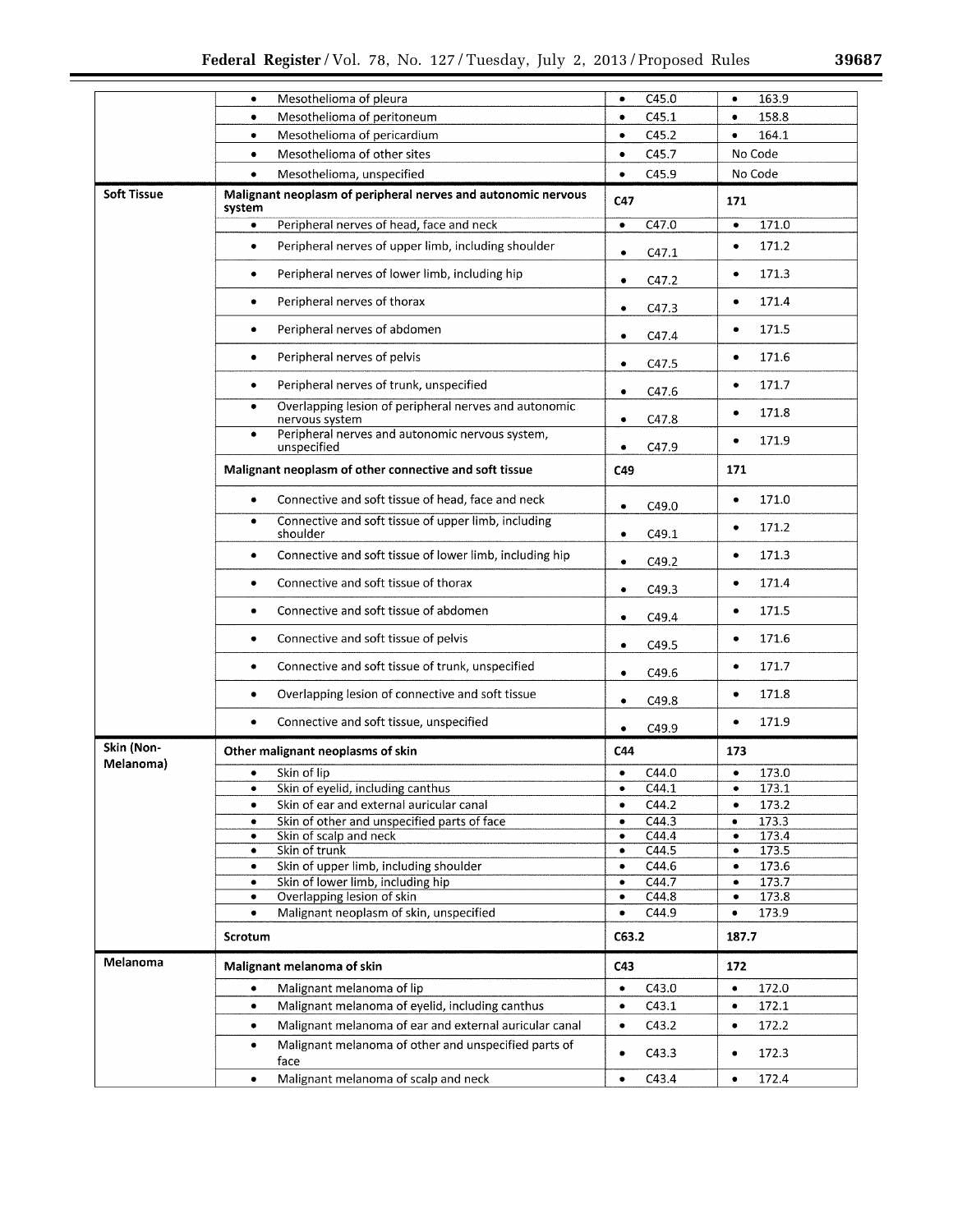$\equiv$ 

 $\equiv$ 

|                                  | Malignant melanoma of trunk                                | C43.5              | 172.5               |  |
|----------------------------------|------------------------------------------------------------|--------------------|---------------------|--|
|                                  | ۰                                                          | ٠                  | $\bullet$           |  |
|                                  | Malignant melanoma of upper limb, including shoulder       | C43.6              | 172.6               |  |
|                                  | ۰                                                          | ٠                  | $\bullet$           |  |
|                                  | Malignant melanoma of lower limb, including hip            | C43.7              | 172.7               |  |
|                                  | ٠                                                          | $\bullet$          | ٠                   |  |
|                                  | Overlapping malignant melanoma of skin                     | C43.8              | 172.8               |  |
|                                  | ٠                                                          | $\bullet$          | $\bullet$           |  |
|                                  | Malignant melanoma of skin, unspecified                    | C43.9              | 172.9               |  |
|                                  | ۰                                                          | ٠                  | $\bullet$           |  |
| <b>Female Breast</b>             | Malignant neoplasm of breast                               | ${\rm C50}^+$      | 174                 |  |
|                                  | Nipple and areola                                          | C50.0              | 174.0               |  |
|                                  | ۰                                                          | $\bullet$          | ٠                   |  |
|                                  | Central portion of breast                                  | C50.1              | 174.1               |  |
|                                  | ٠                                                          | $\bullet$          | ٠                   |  |
|                                  | Upper-inner quadrant of breast                             | C50.2              | 174.2               |  |
|                                  | ۰                                                          | $\bullet$          | $\bullet$           |  |
|                                  | Lower-inner quadrant of breast                             | C50.3              | 174.3               |  |
|                                  | ۰                                                          | $\bullet$          | $\bullet$           |  |
|                                  | Upper-outer quadrant of breast                             | C50.4              | 174.4               |  |
|                                  | ٠                                                          | $\bullet$          | $\bullet$           |  |
|                                  | Lower-outer quadrant of breast                             | C50.5              | 174.5               |  |
|                                  | ٠                                                          | $\bullet$          | ٠                   |  |
|                                  |                                                            |                    |                     |  |
|                                  | Auxillary tail of breast                                   | C50.6              | 174.6               |  |
|                                  | $\bullet$                                                  | $\bullet$          | $\bullet$           |  |
|                                  | Overlapping lesion of breast                               | C50.8              | 174.8               |  |
|                                  | ۰                                                          | ٠                  | $\bullet$           |  |
|                                  | Breast, unspecified                                        | C50.9              | 174.9               |  |
|                                  | ٠                                                          | $\bullet$          | $\bullet$           |  |
| Female<br>Reproductive<br>Organs | Malignant neoplasm of ovary                                | C56                | 183.0               |  |
| <b>Urinary System</b>            | Malignant neoplasm of prostate                             | <b>C61</b>         | 185                 |  |
|                                  | Malignant neoplasm of bladder                              | C67                | 188                 |  |
|                                  | Trigone of bladder                                         | C67.0              | 188.0               |  |
|                                  | ۰                                                          | $\bullet$          | ٠                   |  |
|                                  | Dome of bladder                                            | C67.1              | $\bullet$           |  |
|                                  | $\bullet$                                                  | $\bullet$          | 188.1               |  |
|                                  | Lateral wall of bladder                                    | C67.2              | 188.2               |  |
|                                  | ٠                                                          | $\bullet$          | $\bullet$           |  |
|                                  | Anterior wall of bladder                                   | C67.3              | 188.3               |  |
|                                  | ٠                                                          | $\bullet$          | $\bullet$           |  |
|                                  | Posterior wall of bladder                                  | C67.4d             | 188.4               |  |
|                                  | ٠                                                          | ٠                  | ٠                   |  |
|                                  | <b>Bladder neck</b>                                        | C67.5              | 188.5               |  |
|                                  | ٠                                                          | ۰                  | $\bullet$           |  |
|                                  | Ureteric orifice                                           | C67.6              | 188.6               |  |
|                                  | $\bullet$                                                  | $\bullet$          | $\bullet$           |  |
|                                  | Urachus                                                    | C67.7              | 188.7               |  |
|                                  | ٠                                                          | $\bullet$          | $\bullet$           |  |
|                                  | Overlapping lesion of bladder                              | C67.8              | 188.8               |  |
|                                  | ٠                                                          | $\bullet$          | ٠                   |  |
|                                  | Bladder, unspecified                                       | C67.9              | 188.9               |  |
|                                  | $\bullet$                                                  | $\bullet$          | $\bullet$           |  |
|                                  | Malignant neoplasms of kidney except renal pelvis          | C64                | 189.0<br>189.1      |  |
|                                  | Malignant neoplasm of renal pelvis                         | C65                |                     |  |
|                                  | Malignant neoplasm of ureter                               | C66                | 189.2               |  |
|                                  | Malignant neoplasm of other and unspecified urinary organs | C68                | 189.3-189.9         |  |
|                                  | Urethra                                                    | C68.0<br>۰         | 189.3<br>٠          |  |
|                                  | Paraurethral gland                                         | C68.1              | 189.4               |  |
|                                  | $\bullet$                                                  | $\bullet$          | $\bullet$           |  |
|                                  | Overlapping lesion of urinary organs                       | C68.8              | 189.8               |  |
|                                  | ۰                                                          | $\bullet$          | $\bullet$           |  |
|                                  | Urinary organ, unspecified                                 | C68.9              | 189.9               |  |
|                                  | $\bullet$                                                  | $\bullet$          | ٠                   |  |
| Eye & Orbit                      | Malignant neoplasm of eye and adnexa                       | C69                | 190                 |  |
|                                  | Conjunctiva                                                | C69.0              | 190.3               |  |
|                                  | ٠                                                          | $\bullet$          | ٠                   |  |
|                                  | Cornea                                                     | C69.1              | 190.4               |  |
|                                  | ٠                                                          | $\bullet$          | $\bullet$           |  |
|                                  | Retina                                                     | C69.2              | 190.5               |  |
|                                  | $\bullet$                                                  | ٠                  | $\bullet$           |  |
|                                  | Choroid                                                    | C69.3              | 190.6               |  |
|                                  | ٠                                                          | ٠                  | $\bullet$           |  |
|                                  | Ciliary body                                               | C69.4              | 190.0               |  |
|                                  | ٠                                                          | $\bullet$          | $\bullet$           |  |
|                                  | Lacrimal gland and duct                                    | C69.5              | 190.2, 190.7        |  |
|                                  | ٠                                                          | ٠                  | $\bullet$           |  |
|                                  | Orbit                                                      | C69.6              | 190.1               |  |
|                                  | ٠                                                          | ٠                  | ٠                   |  |
|                                  | Overlapping lesion of eye and adnexa                       | C69.8<br>٠         | 190.8<br>٠<br>190.9 |  |
|                                  | Eye, unspecified<br>٠                                      | C69.9<br>$\bullet$ | ٠                   |  |
| <b>Thyroid</b>                   | Malignant neoplasm of thyroid gland                        | C <sub>73</sub>    | 193                 |  |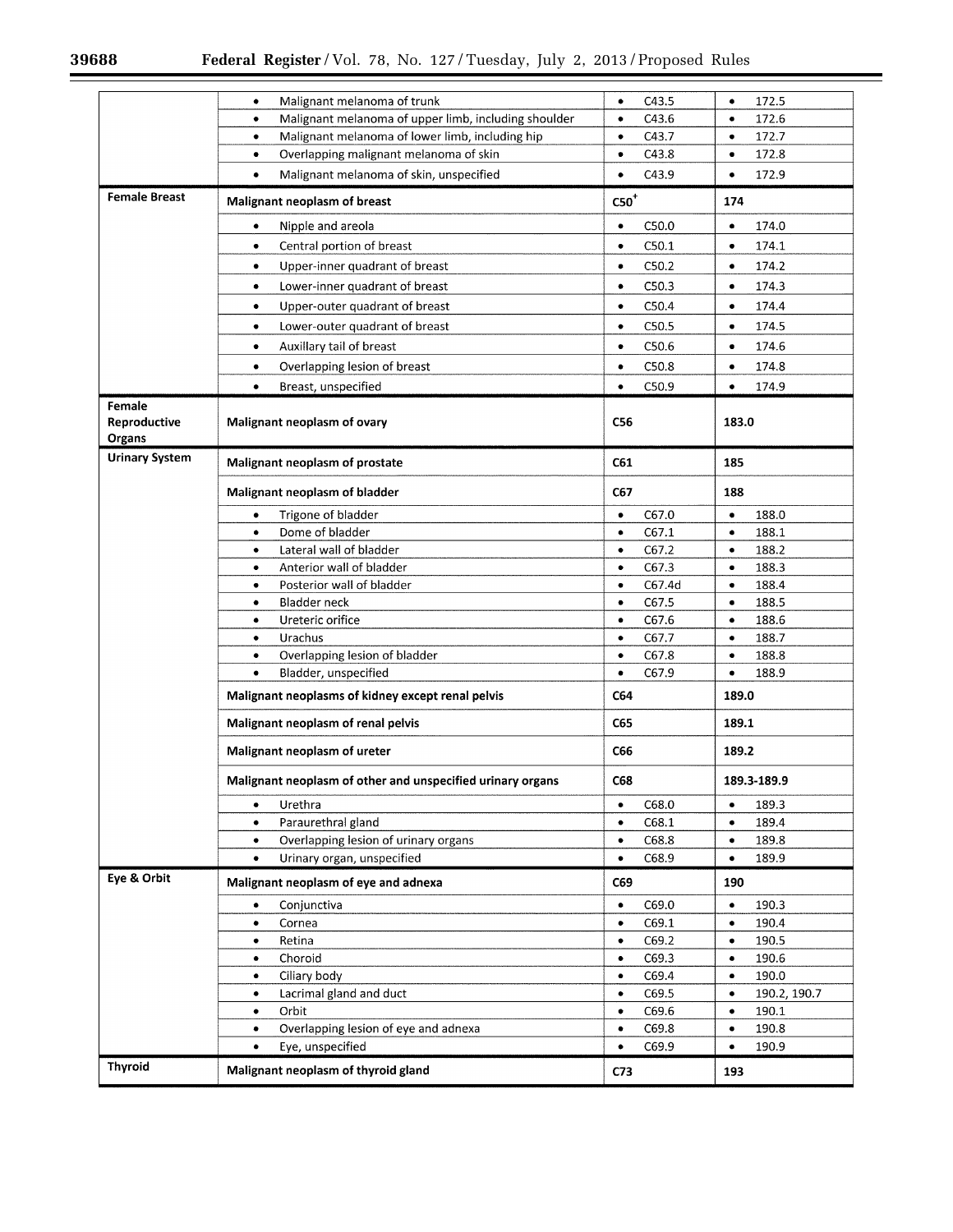| <b>Blood &amp; Lymphoid</b> | Hodgkin's disease                                    | <b>C81</b> | $\ast$      |
|-----------------------------|------------------------------------------------------|------------|-------------|
| <b>Tissue</b>               | Lymphocytic predominance                             | C81.0      | 201.4       |
|                             | ٠                                                    | $\bullet$  | $\bullet$   |
|                             | Nodular sclerosis                                    | C81.1      | 201.5       |
|                             | $\bullet$                                            | ٠          | $\bullet$   |
|                             | Mixed cellularity                                    | C81.2      | 201.6       |
|                             | $\bullet$                                            | $\bullet$  | $\bullet$   |
|                             | Lymphocytic depletion                                | C81.3      | 201.7       |
|                             | $\bullet$                                            | $\bullet$  | $\bullet$   |
|                             | Other Hodgkin's disease                              | C81.7      | 201.0-201.2 |
|                             | $\bullet$                                            | $\bullet$  | $\bullet$   |
|                             | Hodgkin's disease, unspecified                       | C81.9      | 201.9       |
|                             | $\bullet$                                            | $\bullet$  | $\bullet$   |
|                             | Follicular [nodular] non-Hodgkin lymphoma            | C82        | $\ast$      |
|                             | Small cleaved cell, follicular                       | C82.0      | 202.0       |
|                             | ٠                                                    | $\bullet$  | $\bullet$   |
|                             | Mixed small cleaved and large cell, follicular       | C82.1      | 202.0       |
|                             | $\bullet$                                            | $\bullet$  | $\bullet$   |
|                             | Large cell, follicular                               | C82.2      | 202.0       |
|                             | $\bullet$                                            | $\bullet$  | $\bullet$   |
|                             | Other types of follicular non-Hodgkin lymphoma       | C82.7      | 202.0       |
|                             | $\bullet$                                            | $\bullet$  | $\bullet$   |
|                             | Follicular non-Hodgkin lymphoma, unspecified         | C82.9      | 202.0       |
|                             | $\bullet$                                            | $\bullet$  | $\bullet$   |
|                             | Diffuse non-Hodgkin lymphoma                         | C83        | $\ast$      |
|                             | Small cell (diffuse)                                 | C83.0      | 200.8       |
|                             | ٠                                                    | ٠          | ٠           |
|                             | Small cleaved cell (diffuse)                         | C83.1      | 202.4       |
|                             | $\bullet$                                            | $\bullet$  | $\bullet$   |
|                             | Mixed small and large cell (diffuse)                 | C83.2      | 200.8       |
|                             | $\bullet$                                            | $\bullet$  | $\bullet$   |
|                             | Large cell (diffuse)                                 | C83.3      | 200.0       |
|                             | $\bullet$                                            | $\bullet$  | $\bullet$   |
|                             | Immunoblastic (diffuse)                              | C83.4      | 200.8       |
|                             | $\bullet$                                            | $\bullet$  | $\bullet$   |
|                             | Lymphoblastic (diffuse)                              | C83.5      | 200.1       |
|                             | $\bullet$                                            | $\bullet$  | $\bullet$   |
|                             | Undifferentiated (diffuse)                           | C83.6      | 202.8       |
|                             | ٠                                                    | $\bullet$  | ٠           |
|                             | Burkitt's tumor                                      | C83.7      | 200.2       |
|                             | $\bullet$                                            | $\bullet$  | $\bullet$   |
|                             | Other types of diffuse non-Hodgkin lymphoma          | C83.8      | 200.8       |
|                             | $\bullet$                                            | $\bullet$  | $\bullet$   |
|                             | Diffuse non-Hodgkin lymphoma, unspecified            | C83.9      | 202.0       |
|                             | $\bullet$                                            | $\bullet$  | $\bullet$   |
|                             | Peripheral and cutaneous T-cell lymphomas            | C84        | $\ast$      |
|                             | Mycosis fungoides                                    | C84.0      | 202.1       |
|                             | $\bullet$                                            | $\bullet$  | $\bullet$   |
|                             | Sezary's disease                                     | C84.1      | 202.2       |
|                             | $\bullet$                                            | $\bullet$  | $\bullet$   |
|                             | T-zone lymphoma                                      | C84.2      | 202.8       |
|                             | $\bullet$                                            | ٠          | $\bullet$   |
|                             | Lymphoepithelioid lymphoma                           | C84.3      | 202.8       |
|                             | ۰                                                    | $\bullet$  | $\bullet$   |
|                             | Peripheral T-cell lymphoma                           | C84.4      | 202.0       |
|                             | $\bullet$                                            | $\bullet$  | $\bullet$   |
|                             | Other and unspecified T-cell lymphomas               | C84.5      | 202.0       |
|                             | $\bullet$                                            | $\bullet$  | $\bullet$   |
|                             | Other and unspecified types of non-Hodgkin lymphoma  | C85        | $\ast$      |
|                             | Lymphosarcoma                                        | C85.0      | 200.1       |
|                             | ٠                                                    | $\bullet$  | $\bullet$   |
|                             | B-cell lymphoma, unspecified                         | C85.1      | 202.8       |
|                             | $\bullet$                                            | $\bullet$  | $\bullet$   |
|                             | Other specified types of non-Hodgkin lymphoma        | C85.7      | 202.8       |
|                             | $\bullet$                                            | $\bullet$  | $\bullet$   |
|                             | Non-Hodgkin lymphoma, unspecified type               | C85.9      | 200.8       |
|                             | ٠                                                    | ٠          | $\bullet$   |
|                             | Malignant immunoproliferative diseases               | <b>C88</b> | *           |
|                             | Waldenstrom's macroglobulinemia                      | C88.0      | 273.3       |
|                             | ٠                                                    | $\bullet$  | $\bullet$   |
|                             | Alpha heavy chain disease                            | C88.1      | 203.8       |
|                             | $\bullet$                                            | ٠          | $\bullet$   |
|                             | Gamma heavy chain disease                            | C88.2      | 203.8       |
|                             | $\bullet$                                            | $\bullet$  | $\bullet$   |
|                             | Immunoproliferative small intestinal disease         | C88.3      | 203.8       |
|                             | $\bullet$                                            | ٠          | $\bullet$   |
|                             | Other malignant immunoproliferative diseases         | C88.7      | 203.8       |
|                             | $\bullet$                                            | $\bullet$  | $\bullet$   |
|                             | Malignant immunoproliferative disease, unspecified   | C88.9      | 203.8       |
|                             | $\bullet$                                            | $\bullet$  | $\bullet$   |
|                             | Multiple myeloma and malignant plasma cell neoplasms | <b>C90</b> | *           |
|                             | Multiple myeloma                                     | C90.0      | 203.0       |
|                             | ۰                                                    | ٠          | $\bullet$   |
|                             | Plasma cell leukemia                                 | C90.1      | 203.1       |
|                             | $\bullet$                                            | ٠          | $\bullet$   |
|                             | Plasmacytoma, extramedullary                         | C90.2      | 203.8       |
|                             | $\bullet$                                            | ٠          | ٠           |
|                             | Lymphoid leukemia                                    | C91        | $\ast$      |
|                             | Acute lymphoblastic leukemia                         | C91.0      | 204.0       |
|                             | ۰                                                    | $\bullet$  | $\bullet$   |
|                             | Chronic lymphocytic leukemia                         | C91.1      | 204.1       |
|                             | ٠                                                    | $\bullet$  | $\bullet$   |
|                             | Subacute lymphocytic leukemia                        | C91.2      | 204.2       |
|                             | $\bullet$                                            | ٠          | ٠           |
|                             | Prolymphocytic leukemia                              | C91.3      | 204.9       |
|                             | $\bullet$                                            | ٠          | ٠           |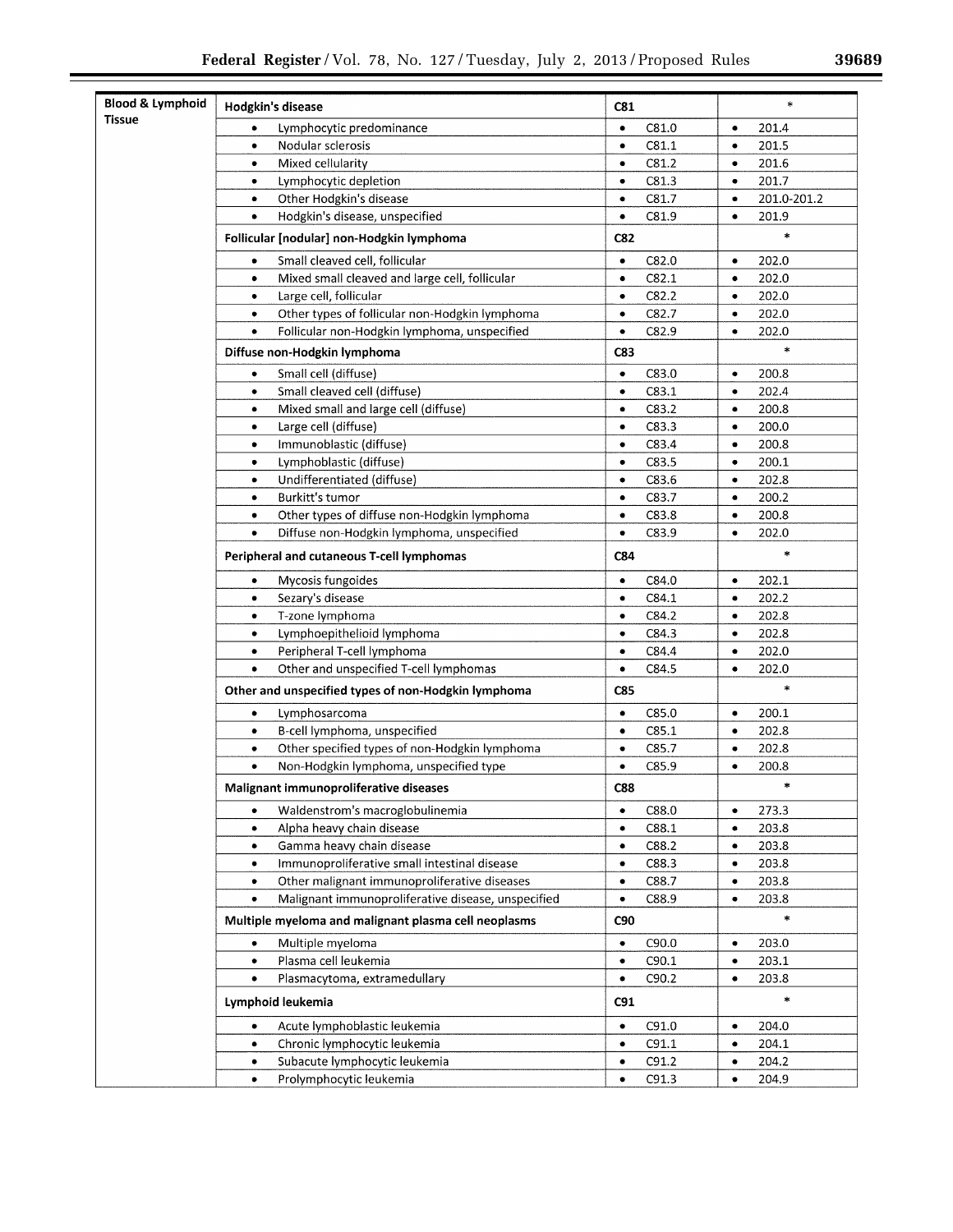|                          | Hairy-cell leukemia<br>٠                                                                                               | ۰         | C91.4 | ۰         | 202.4  |
|--------------------------|------------------------------------------------------------------------------------------------------------------------|-----------|-------|-----------|--------|
|                          | Adult T-cell leukemia<br>۰                                                                                             | ۰         | C91.5 | $\bullet$ | 204.8  |
|                          | Other lymphoid leukemia<br>۰                                                                                           | $\bullet$ | C91.7 | $\bullet$ | 204.8  |
|                          | Lymphoid leukemia, unspecified<br>$\bullet$                                                                            | $\bullet$ | C91.9 | $\bullet$ | 204.9  |
|                          | Myeloid leukemia                                                                                                       | C92       |       |           | $\ast$ |
|                          | Acute myeloid leukemia<br>٠                                                                                            | $\bullet$ | C92.0 | $\bullet$ | 205.0  |
|                          | Chronic myeloid leukemia<br>٠                                                                                          | $\bullet$ | C92.1 | $\bullet$ | 205.1  |
|                          | Subacute myeloid leukemia<br>٠                                                                                         | ٠         | C92.2 | $\bullet$ | 205.2  |
|                          | Myeloid sarcoma<br>٠                                                                                                   | $\bullet$ | C92.3 | $\bullet$ | 205.3  |
|                          | Acute promyelocytic leukemia<br>٠                                                                                      | $\bullet$ | C92.4 | $\bullet$ | 205.0  |
|                          | Acute myelomonocytic leukemia<br>٠                                                                                     | $\bullet$ | C92.5 | ۰         | 205.0  |
|                          | Other myeloid leukemia<br>٠                                                                                            | $\bullet$ | C92.7 | ٠         | 205.8  |
|                          | Myeloid leukemia, unspecified<br>٠                                                                                     | ٠         | C92.9 | $\bullet$ | 205.9  |
|                          | Monocytic leukemia                                                                                                     | C93       |       |           | *      |
|                          | Acute monocytic leukemia<br>٠                                                                                          | $\bullet$ | C93.0 | $\bullet$ | 206.0  |
|                          | Chronic monocytic leukemia<br>٠                                                                                        | $\bullet$ | C93.1 | $\bullet$ | 206.1  |
|                          | Subacute monocytic leukemia<br>٠                                                                                       | $\bullet$ | C93.2 | $\bullet$ | 206.2  |
|                          | Other monocytic leukemia<br>٠                                                                                          | $\bullet$ | C93.7 | $\bullet$ | 206.8  |
|                          | Monocytic leukemia, unspecified<br>٠                                                                                   | ٠         | C93.9 | $\bullet$ | 206.9  |
|                          | Other leukemias of specified cell type                                                                                 | C94       |       |           | $\ast$ |
|                          | Acute erythremia and erythroleukemia<br>٠                                                                              | ٠         | C94.0 | $\bullet$ | 207.0  |
|                          | Chronic erythremia<br>٠                                                                                                | $\bullet$ | C94.1 | ٠         | 207.1  |
|                          | Acute megakaryoblastic leukemia<br>٠                                                                                   | $\bullet$ | C94.2 | $\bullet$ | 207.2  |
|                          | Mast cell leukemia<br>٠                                                                                                | ۰         | C94.3 | $\bullet$ | 207.8  |
|                          | Acute pan myelosis<br>٠                                                                                                | $\bullet$ | C94.4 | $\bullet$ | 238.7  |
|                          | Acute myelofibrosis<br>٠                                                                                               | $\bullet$ | C94.5 | $\bullet$ | 238.7  |
|                          | Other specified leukemias<br>٠                                                                                         | $\bullet$ | C94.7 | $\bullet$ | 207.8  |
|                          | Leukemia of unspecified cell type                                                                                      | C95       |       |           | ×      |
|                          | Acute leukemia of unspecified cell type<br>٠                                                                           | $\bullet$ | C95.0 | ۰         | 208.0  |
|                          | Chronic leukemia of unspecified cell type<br>٠                                                                         | $\bullet$ | C95.1 | $\bullet$ | 208.1  |
|                          | Subacute leukemia of unspecified cell type<br>$\bullet$                                                                | ٠         | C95.2 | $\bullet$ | 208.2  |
|                          | Other leukemia of unspecified cell type<br>٠                                                                           | ٠         | C95.7 | $\bullet$ | 208.8  |
|                          | Leukemia, unspecified<br>٠                                                                                             | $\bullet$ | C95.9 | $\bullet$ | 208.9  |
|                          | Other and unspecified malignant neoplasms of lymphoid,<br>hematopoietic and related tissue                             | C96       |       |           | ÷      |
|                          | Letterer-Siwe disease<br>٠                                                                                             | ٠         | C96.0 | ٠         | 202.5  |
|                          | Malignant histiocytosis<br>٠                                                                                           | ٠         | C96.1 | $\bullet$ | 202.3  |
|                          | Malignant mast cell tumor<br>٠                                                                                         | ٠         | C96.2 | $\bullet$ | 202.6  |
|                          | True histiocytic lymphoma<br>$\bullet$                                                                                 | ٠         | C96.3 | $\bullet$ | 202.3  |
|                          | Other specified malignant neoplasms of lymphoid,<br>٠<br>hematopoietic and related tissue                              | ٠         | C96.7 | $\bullet$ | 202.8  |
|                          | Malignant neoplasm of lymphoid, hematopoietic and<br>٠<br>related tissue, unspecified                                  | ٠         | C96.9 | ٠         | 202.9  |
| <b>Childhood cancers</b> | Any type of cancer occurring in a person less than 20 years of age.                                                    |           |       |           |        |
| <b>Rare cancers</b>      | Any type of cancer affecting the populations smaller than 200,000 individuals in the Unites States, i.e., occurring at |           |       |           |        |
|                          | an incidence rate less than 0.08 percent of the U.S. population. Rare cancers will be determined on a case-by-case     |           |       |           |        |
|                          | basis.                                                                                                                 |           |       |           |        |

\* For ICD-10 C81-C96 the following ICD-9 codes correlate: 200-208, 238.7, 273.3.

\* For the purposes of this rule, ICD-10 C50 is limited to cancer of the breast in females.

1. WHO (World Health Organization) [1978]. International Classification of Diseases, Ninth Revision. Geneva: World Health Organization.

2. WHO (World Health Organization) [1997]. International Classification of Diseases, Tenth Revision. Geneva: World Health Organization.